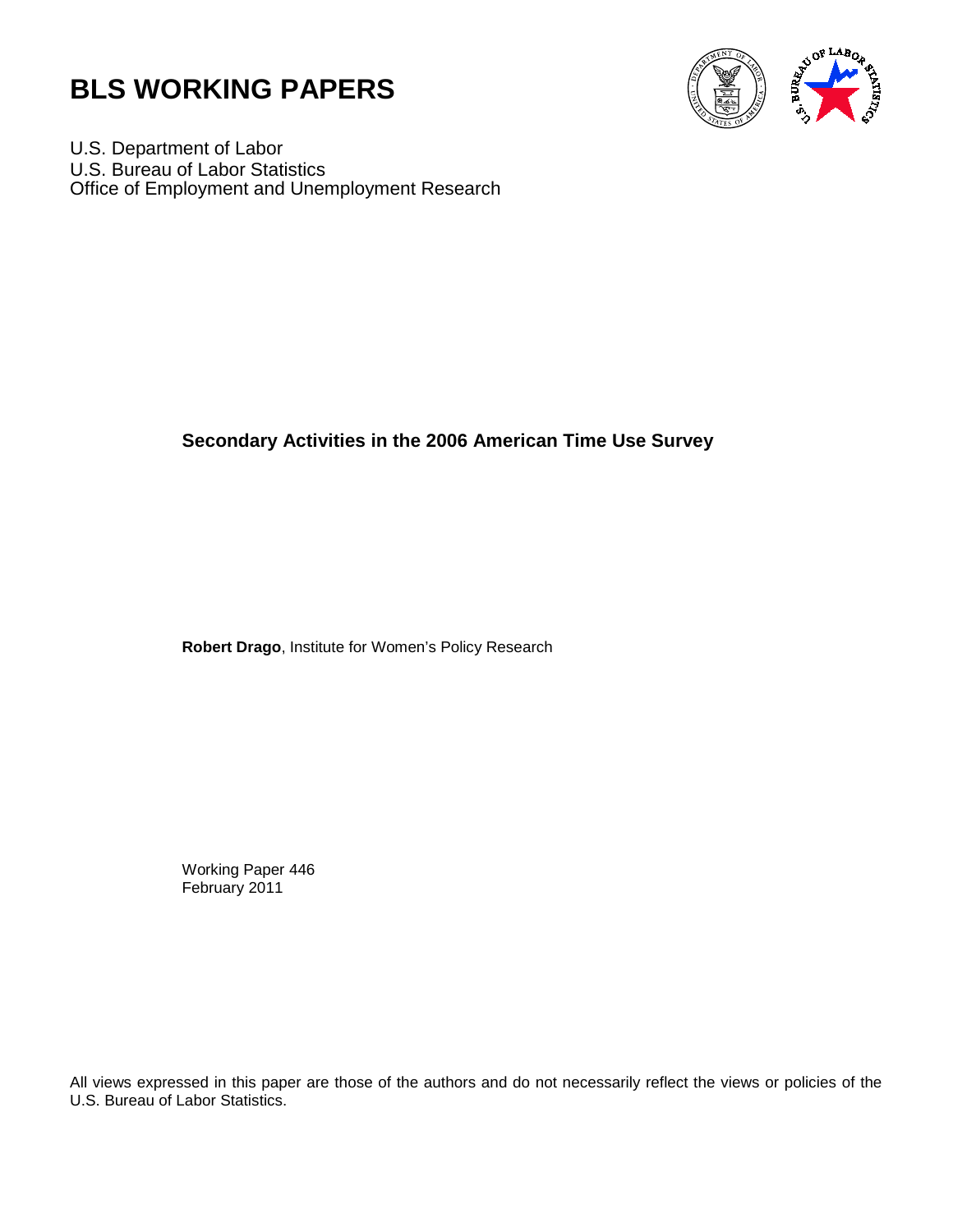# **Secondary Activities in the 2006 American Time Use Survey1**

Report to the U.S. Bureau of Labor Statistics August 8, 2008

Robert Drago Research Director Institute for Women's Policy Research

All views expressed in this paper are those of the author and they do not necessarily reflect the views or policies of the U.S. Bureau of Labor Statistics.

<sup>&</sup>lt;sup>1</sup> This research was supported by a fellowship from the American Statistical Association, National Science Foundation, and Bureau of Labor Statistics, and the research was performed at BLS. The author thanks those organizations and Mary Dorinda Allard and Jay Stewart for their generous help with the data and analyses, and the Bureau of the Census for coding the secondary activities data and for providing the precoding results reported in Table 4. The STATA program and data used to generate all other results reported here are available from the author at IWPR,  $1200\,18^{th}$  St NW, Suite 301, Washington DC 20009, or drago@iwpr.org.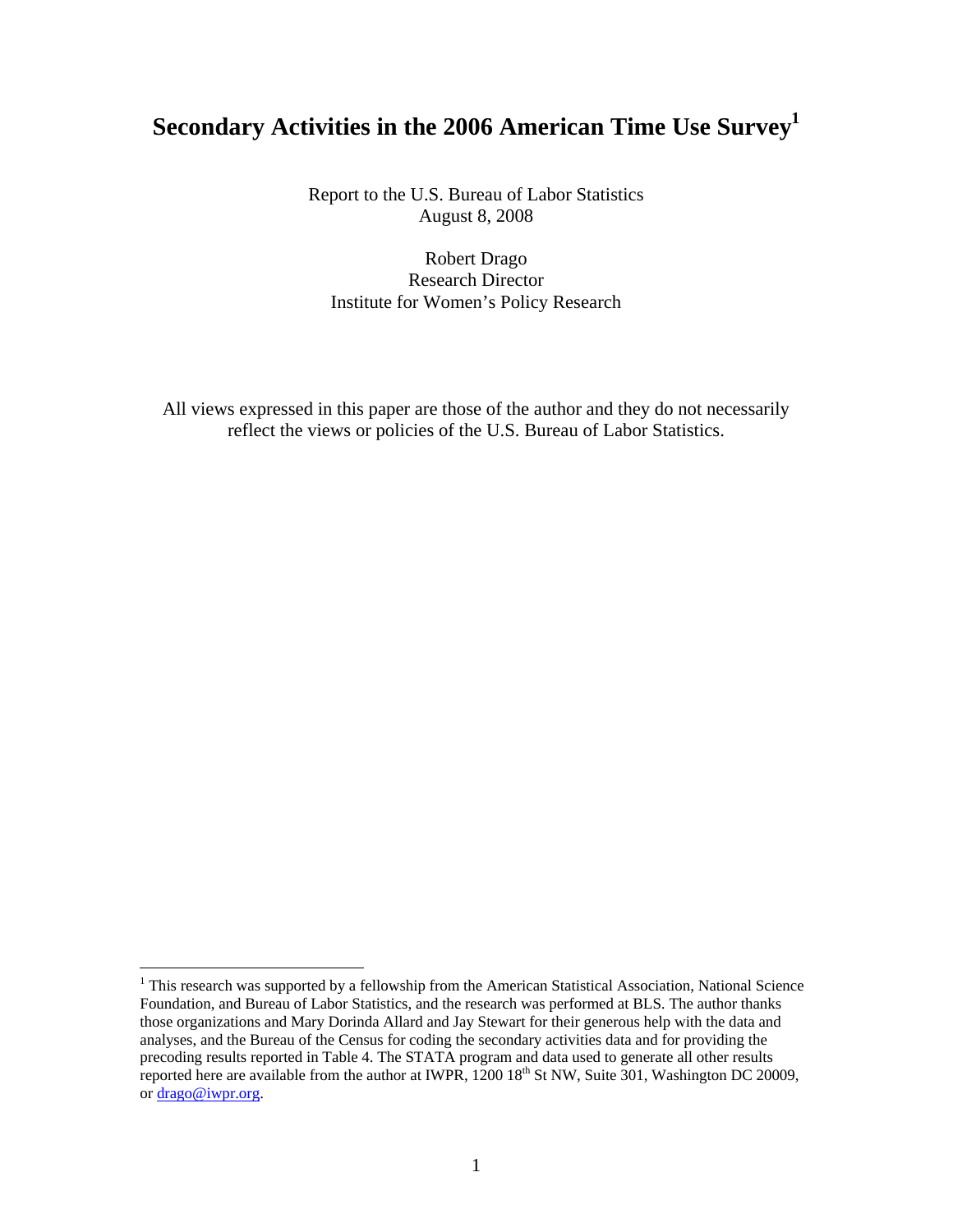#### **Abstract**

A major criticism of the American Time Use Survey (ATUS) is that, with the exception of childcare, the survey does not systematically collect information about activities respondents did while they were doing something else. The ATUS focuses on collecting information about respondents' main (or primary) activities; when respondents volunteer that they were doing secondary activities, this information is recorded by the interviewers, but it is not coded and does not appear in the final data. This study is an analysis of these additional secondary activity data from 2006. The study provides descriptive information about who reported secondary activities and the activities they reported. It also quantifies the secondary activity time that was spent in nonmarket work and examines whether the omission of these data impacts valuations of nonmarket work. Finally, it evaluates the quality of the voluntarily-reported secondary activity data.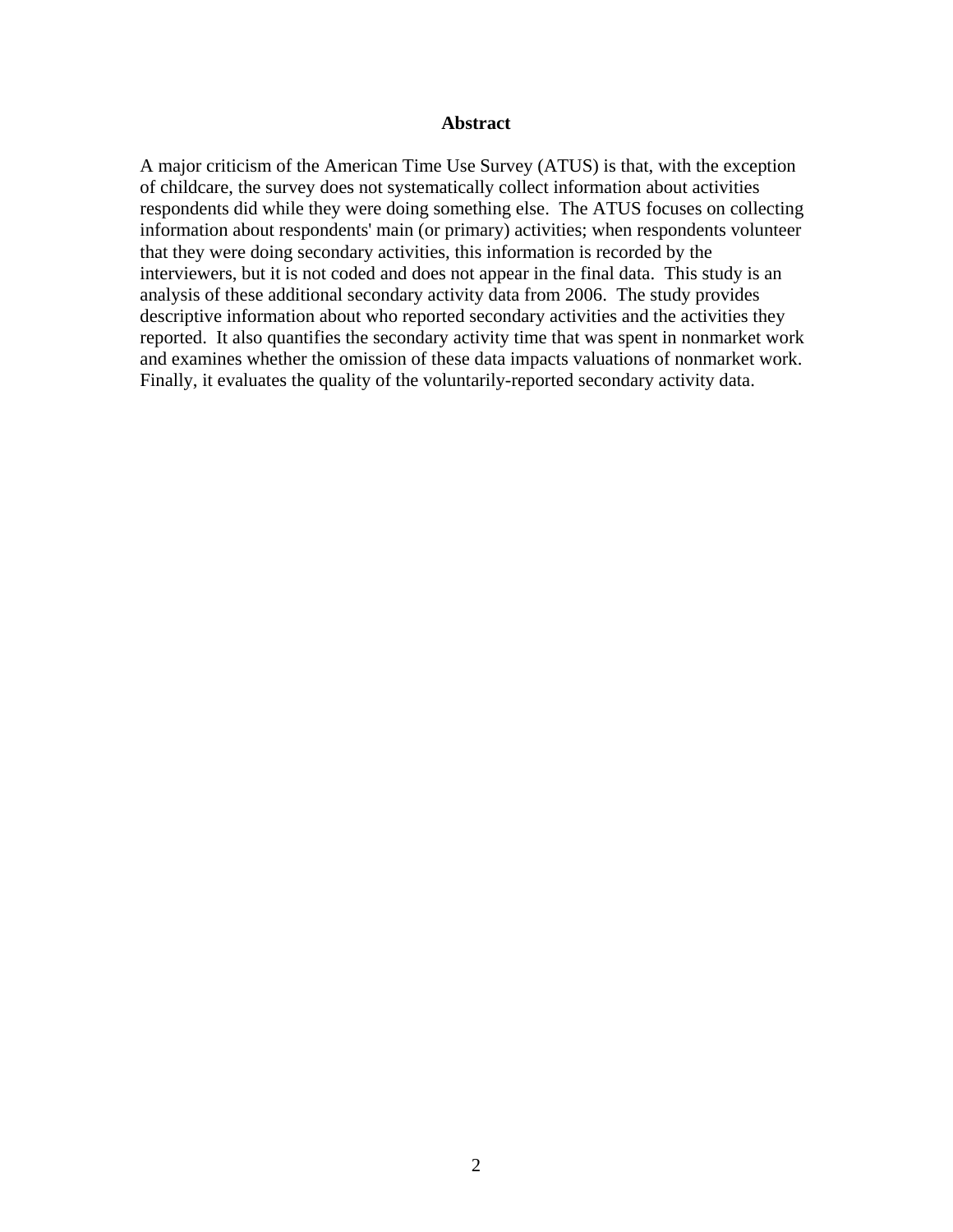# **Secondary Activities in the 2006 American Time Use Survey**

Traditional time-use diaries ask respondents "what they were doing" and if they "were doing anything else" during various portions of a 24-hour day (e.g., Bianchi, Robinson and Milkie, 2006). These questions are used to collect information about activities that people do simultaneously. The first question generates information about the primary, or main, activities people were doing at a given time while the second question yields data on additional, or secondary, activities that they were doing. For example, someone who was preparing dinner and watching television at the same time would need to identify which of these was his primary activity and which was his secondary activity in reporting this information.

The American Time Use Survey (ATUS), the largest-scale time-use study administered in the United States to date, does not explicitly ask respondents to report secondary activities other than secondary childcare; instead, its focus is on the collection of information about respondents' primary activities. However, if respondents voluntarily report doing two or more activities at the same time, the ATUS interviewers record all activities that were mentioned. Secondary activity data from the ATUS were neither coded nor analyzed until recently; here, I explore these data from the 2006 ATUS. For present purposes, I distinguish secondary activity reports according to whether the information was explicitly requested from respondents or was instead volunteered, as is done in the ATUS.

### **Background**

Many time-use researchers have argued that time-use studies should systematically collect data about secondary activities. Alexander Szalai, an early pioneer of time-use studies, wrote:

 Elimination of secondary or parallel activities from the circle of observation naturally distorts in a rather arbitrary fashion the picture of what people do the daylong and leads to a biased account of the amounts of time they devote to the various tasks of life. (1972, p. 3)

In practice, however, secondary activity data usually are ignored in time-use analyses (e.g., see Bianchi, et al., 2006). When they are analyzed, the researchers typically take the naïve approach of dividing the time spent in the episode between the two activities. A person who is eating and watching television for an hour would be classified as having spent one-half hour in each activity.

It is not obvious how time spent in secondary activities should be counted, because reported secondary activities can be either true simultaneous activities or short-duration sequential activities that are reported as secondary. An example of true simultaneous activities is "preparing dinner" while "listening to the radio," whereas an example of a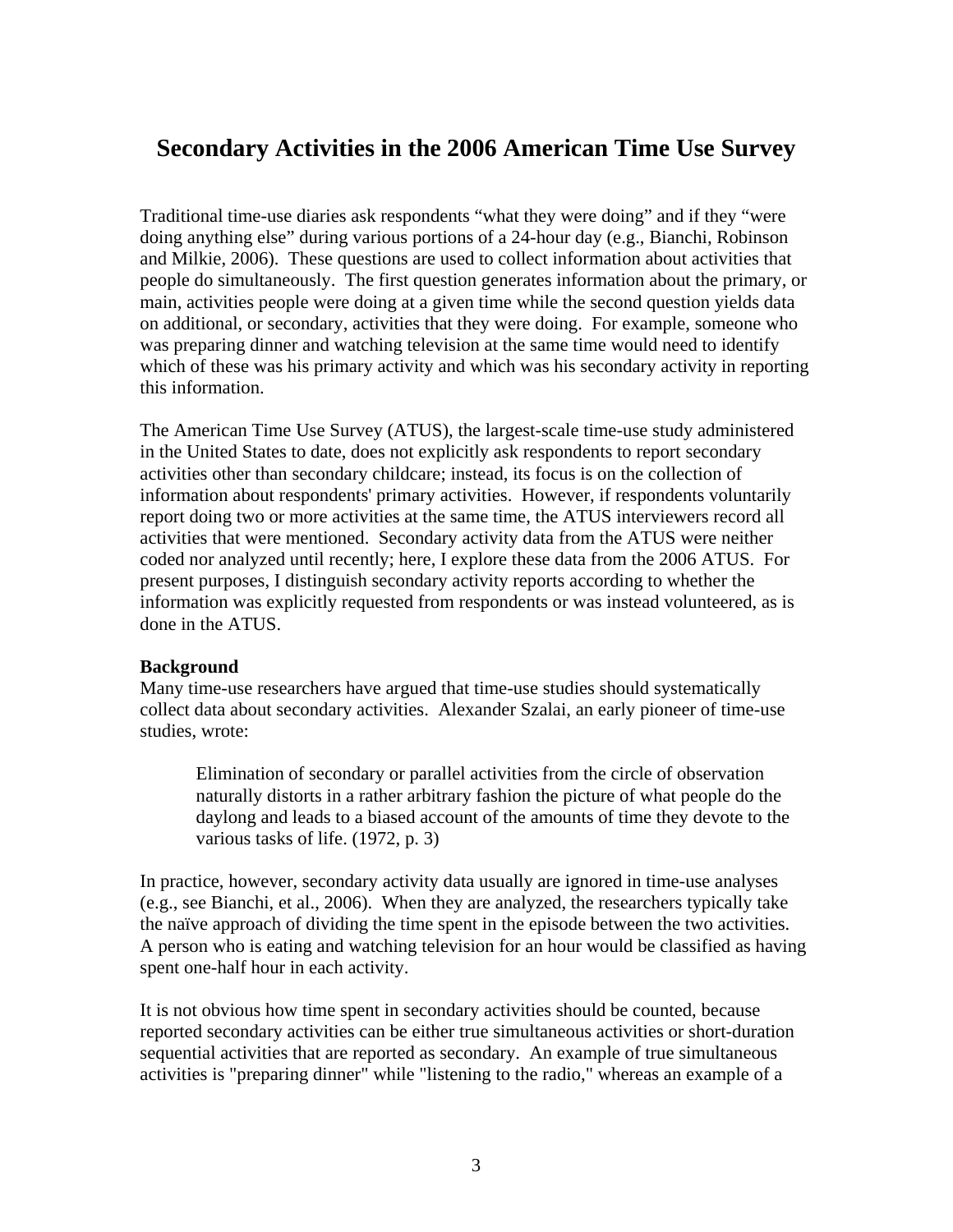short-duration sequential activity reported as secondary might be "getting the mail" while "watching TV."

One reason time-use data are collected is to learn more about the time people spend doing unpaid work. Unpaid work refers to activities one could hire someone else to do rather than doing for oneself, and it can be measured directly as a primary activity in any timeuse data set, including the ATUS. Unpaid work is typically captured in two time-use categories: household activities (which mainly involve unpaid work in and around the home) and childcare. However, many unpaid work activities are either of short duration or lend themselves to being done simultaneous to other activities. For example, an individual may shift laundry from the washer to the dryer in the middle of watching a television show, or mind a child while cooking, cleaning, or reading a novel. In each of these cases, it is possible that some unpaid work would be excluded from the reported primary activities, but included in the secondary activity data.

Childcare tends to account for most of the time devoted to unpaid work as a secondary activity. Harvey analyzed data from one Australian and four U.S. studies, and found that childcare accounted for between three-quarters and nine-tenths of the secondary activity time classified as either household activities or childcare (2006, p. 201).

The ATUS collects information on the time respondents spent caring for any child under the age of 13 by asking whether a child of this age was "in your care" and, if so, during which activities. This construct was designed to capture time the respondent was "able to provide assistance to the child if necessary" (Allard, et al., 2007, p.34). As such, it fits within the definition of unpaid work as any "activity... that... might be delegated to a paid [employee]" (Reid 1934, p. 11). The restriction of the measure to younger children (those under age 13) is sensible when viewed in this light since parents of young children typically do not leave them untended for long periods of time. Admittedly, around 7 percent of children below the age of 13 regularly spend some portion of their day in selfcare (Drago 2007, p. 41), but that number is small enough to suggest that most parents would and do often find or pay someone else to care for the child when they cannot provide assistance.

The ATUS measure of secondary childcare captures more time than traditional measures of childcare as a secondary activity. In a comparison of the 2003-04 ATUS data with figures from the 2000 National Survey of Parents (NSP)–which used the more traditional "what else were you doing?" question—it was found that parents averaged around threequarters of an hour on childcare as a secondary activity in the NSP, but that parents of children under 13 averaged almost 6 hours per day on secondary childcare in the ATUS (Allard et al., 2007, p. 31). Consistent with the view that "in your care" time represents unpaid work, Folbre and Yoon (2008) placed a monetary value on this time in an analysis of the 2003 ATUS data.

Given that the ATUS does not request information on secondary activities other than childcare, it is reasonable to conclude that, on the one hand, measures of unpaid work developed from the data will be understated because time devoted to housework as a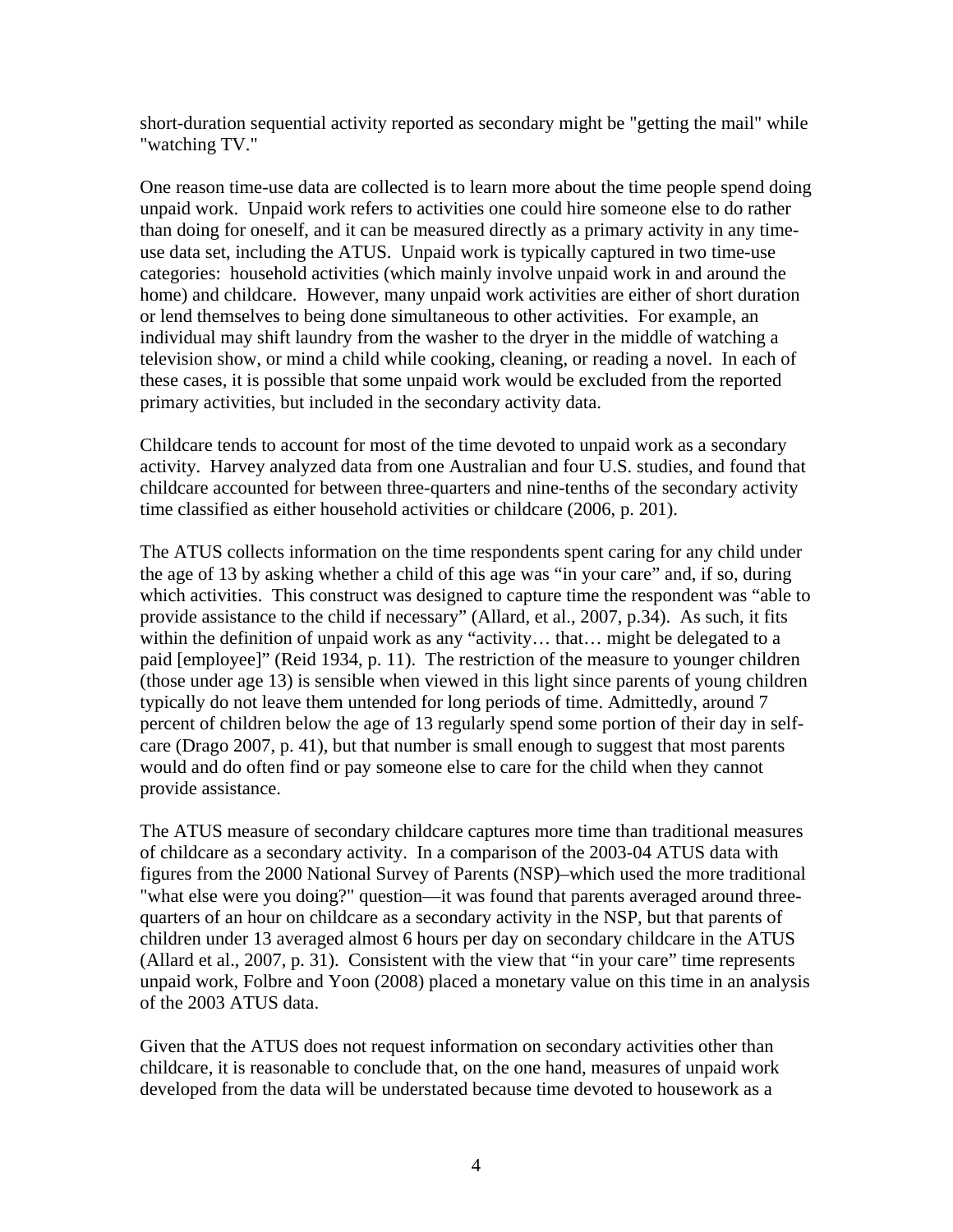secondary activity is not counted. On the other hand, measures of unpaid work that are generated from time-use surveys asking "What else were you doing?" to collect secondary activities will understate time spent in childcare as a secondary activity. Given the amounts of time involved, the understatement of childcare time in traditional surveys is likely far larger than the understatement of housework in the ATUS, perhaps by a factor of as much as 25 for parents of children under the age of  $13<sup>2</sup>$  Regardless of the much larger magnitude of the childcare divergence, it would be desirable to pick up missing housework time in the ATUS, and secondary activity data might serve that purpose.

Not surprisingly, given the discussion to this point, earlier studies find that secondary activities tend to occur in and around the home (Harvey 2006, p. 208). However, childcare and housework comprise only a minority of those activities. Passive leisure in the form of watching television, listening to the radio, or having a conversation accounts for a majority of secondary activity time in those studies. Arguably, being at home lends itself to messy, overlapping and short duration uses of time in a way that being in the workplace or even traveling does not (Kitterod 2001). To the extent that secondary activity reports reflect this messiness, there may be more secondary activity reports in the ATUS data for times when respondents were at home.

It also seems reasonable to expect that busier people will more often report secondary activities. If an individual experiences significant time pressures, he or she may respond by speeding up activities and reducing the average duration, and short duration activities may be reported as secondary activities. Further, busy individuals might respond by multitasking—that is, doing multiple activities at once—in an effort to alleviate time pressures and, with the exception of childcare, secondary activity reports provide the only method for respondents to provide information on multitasking in the ATUS. Busy respondents seem most likely to be those who are women, who work long hours, and who have children and particularly young children.

As suggested earlier, secondary activity reports are likely to include both truly simultaneous as well as short duration, sequential activities. Kitterod (2001) argues that truly simultaneous activities should be reported as secondary, while sequential activities belong in primary activity reports. To the extent there is an advantage to the volunteered method of secondary activity data collection used with the ATUS, it is that respondents may be more likely to report short duration, sequential activities as in fact primary.

In sum, volunteered ATUS secondary activity data (not including the ATUS measure of secondary childcare) will: a) capture housework that would otherwise be missed, b) tend to be located in the home, c) be associated with people who are busy, and d) tend to pick up truly simultaneous rather than short duration, sequential activities. The analysis below is more general, but these four issues receive much attention.

 $2^2$  If individuals report three-quarters of an hour of secondary childcare (as in the 2000 NSP), Harvey's results suggest that the ATUS misses around one-quarter of an hour of secondary housework. The "in your care" figure suggests that traditional secondary childcare measures miss around five hours per day, which is around 25 times as large.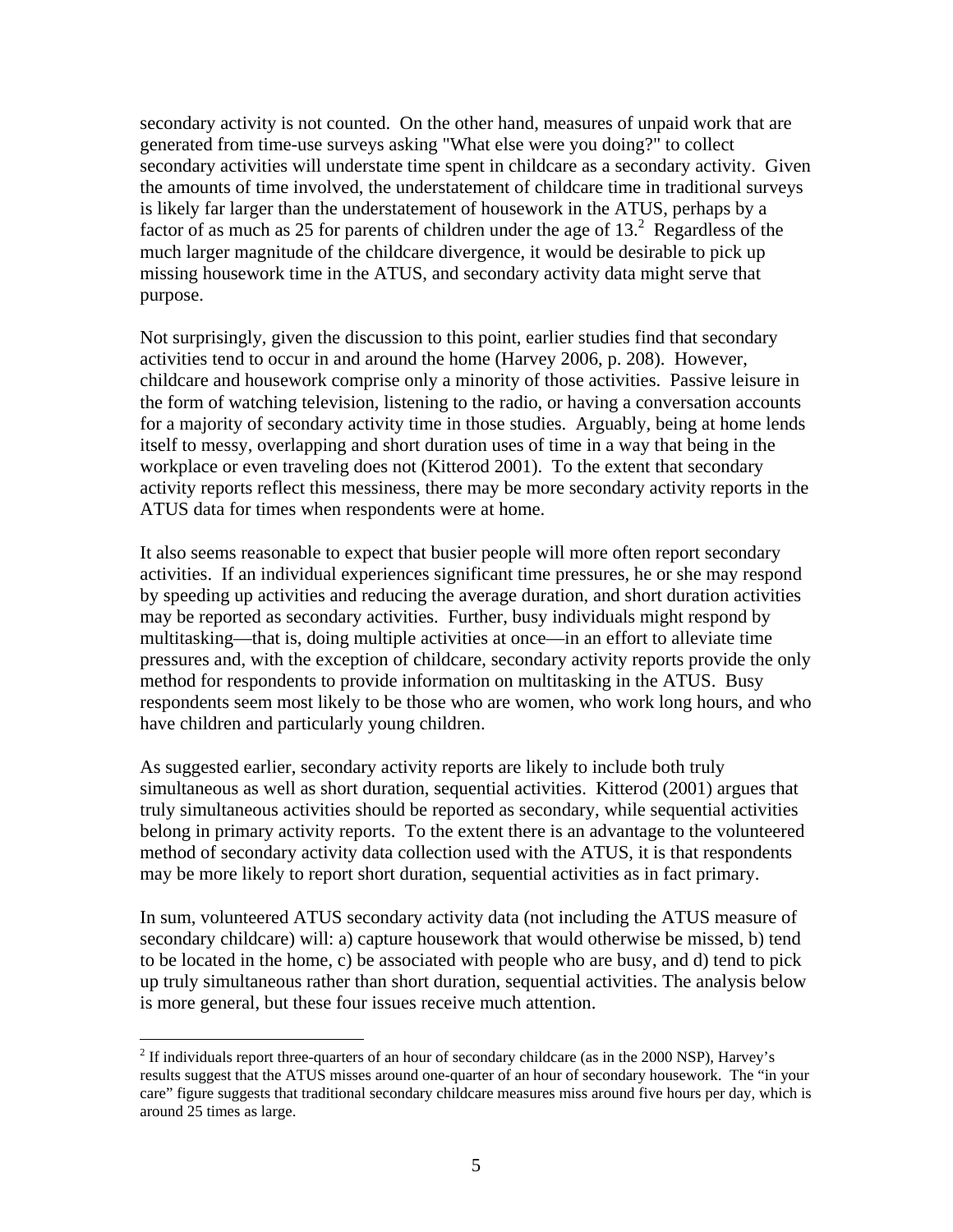#### **Data**

 $\overline{a}$ 

The ATUS is a stratified three-stage sample drawn from households that have recently completed their participation in the Current Population Survey (CPS). CPS households are stratified based on their characteristics, and ATUS sample households are randomly selected from those strata. One individual is then randomly selected from the list of adult (age 15 or older) household members. All adults within a household have the same probability of being selected. One-half of the adults are then assigned a weekend day and one-half are assigned a weekday about which they are interviewed about their time use. The survey is designed to be nationally representative of the civilian noninstitutional population age 15 and older.

The ATUS is sponsored by the Bureau of Labor Statistics and is conducted by the U.S. Census Bureau using computer-assisted telephone interviewing (CATI) technology. All ATUS respondents are assigned an initial day about which they will be interviewed about their time use, and they are called on the following day. If the respondent is unavailable on that day, subsequent contact attempts are made on the same day of subsequent weeks. This procedure maintains the proportional assignment of respondents to days of the week.

The ATUS's core time diary is very similar to other time-budget surveys. The respondent is asked to sequentially describe his or her day from 4 AM "yesterday" through 4 AM "today." The respondent describes each activity, which the interviewer either records verbatim or, for a limited set of commonly-performed, unambiguouslydefined activities (such as sleeping or watching television), enters a pre-code. When a pre-code is used, an activity code is automatically assigned to the activity. If a respondent voluntarily mentions secondary activities, an ATUS interviewer asks the respondent to try to separate the activities into distinct time episodes. If he is unable to divide the activities, the interviewer asks the respondent which of the activities was his main activity and records this activity first, followed by the secondary activity.<sup>3</sup> While both the primary and secondary activity data are recorded, only the primary activity is assigned a code and appears in the final ATUS data set. The verbatim responses are coded to a three-tier scheme, going from major activity categories, to sub-categories, to descriptions of very specific actions that together comprise a single third-tier activity.

For each episode, the ATUS interviewer collects either the ending time or the duration of the activity. In addition, for each activity the interviewer asks where the respondent was and whom she was with, unless the activity is sleeping, grooming, "refused" (none of your business, etc.), or "don't know." For paid work, respondents are asked to report where they were but not who they were with. $4$  The "who" codes for household members identify specific individuals.

<sup>&</sup>lt;sup>3</sup> Source "American Time Use Survey Jefferson Telephone Center Interviewer Manual," September 13, 2007 version.

<sup>&</sup>lt;sup>4</sup> In 2010, the ATUS started collecting information about who was present while respondents were working.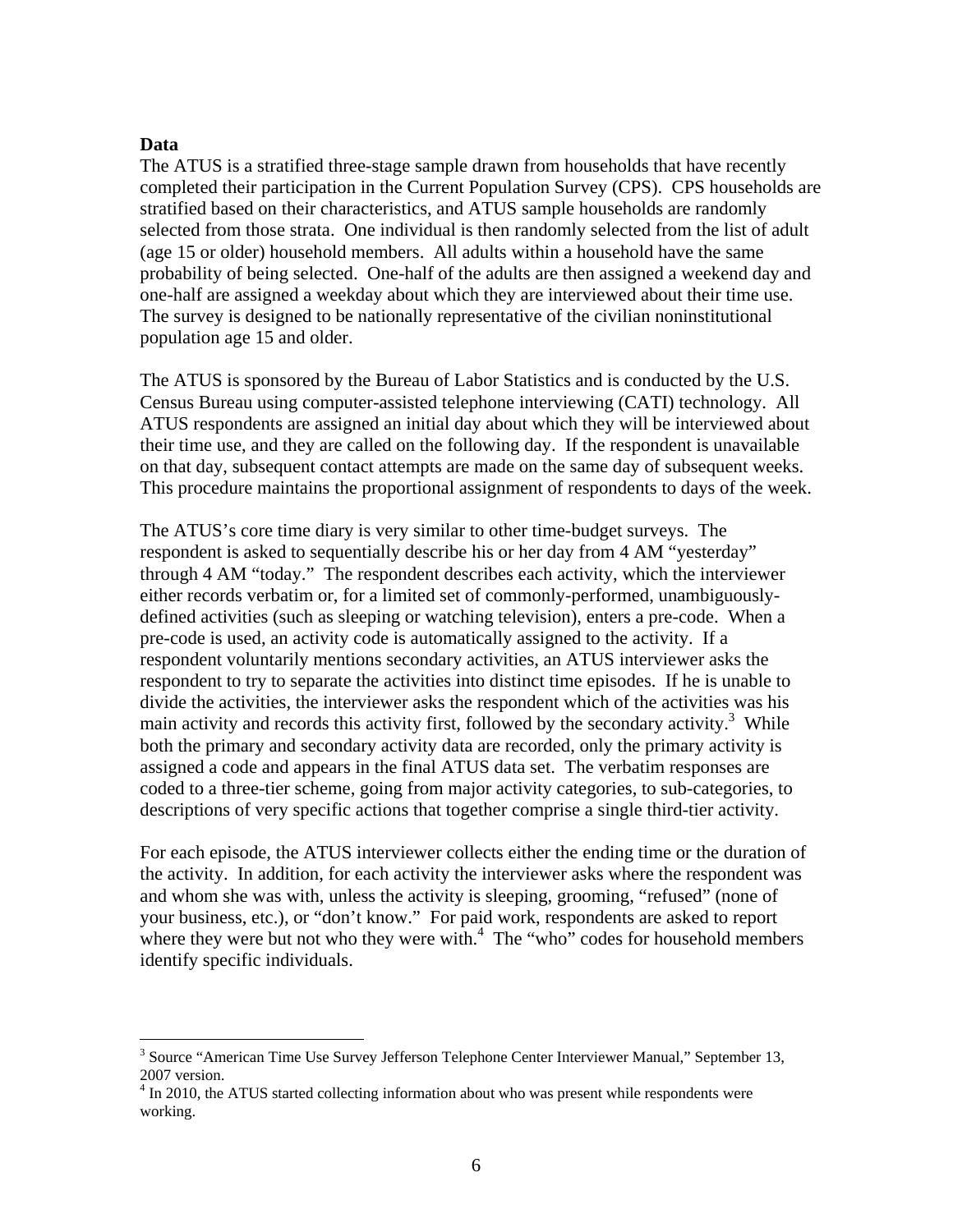After the time diary has been completed, the ATUS interviewers ask several summary questions that obtain information on childcare, paid work, and volunteering that cannot readily be obtained from the core time diary. These questions produce the "in your care" data discussed earlier. Note also that the "in you care" data are constructed to exclude any episodes involving childcare as a primary activity.

Since the ATUS uses the CPS as a sampling frame, the ATUS data files contain some demographic information that was collected in the CPS, such as information about race and ethnicity. Demographic information on household members who were present during the final CPS interview appears in the ATUS data, except that information is excluded about household members who moved out between CPS and ATUS survey administration. For new household members, the ATUS collects only age, sex, and relationship to the respondent; for all household members, the age, sex, and relationship information provided in the CPS is verified and, if needed, updated. The ATUS updates the respondent's labor force status using an abbreviated version of the basic CPS questionnaire and also updates information on usual hours of work, class of worker, industry, occupation, earnings, and school enrollment. In addition, the ATUS collects basic labor market information (whether employed or not and full-time or part-time employment status) for the respondent's spouse or unmarried partner.

For this project, the Census Bureau coded secondary activities reported in the 2006 ATUS data. Each secondary activity was coded by two independent coders, and was adjudicated when there were differences (as is done when coding primary activities). The coding was performed by the same team that codes the primary activities in the ATUS, so the coding of secondary activities is of high quality and is consistent with that for primary activities. The Census Bureau coders were asked to code only secondary activities mentioned first, so if a respondent listed three or four activities for a single time-use episode, the third and fourth were not coded and are not analyzed here. Fortunately, even in traditional time-use diaries with requested secondary activity reports, episodes with more than two activities provided for a single episode are rare, and even more rarely analyzed (e.g., Harvey 2006; Kitterod 2001), so the loss of information here should be minimal.

It is important to note that ATUS interviewers do not record the starting and ending times of secondary activities. I follow the usual practice of using the duration of the primary activity, which implicitly assumes that the secondary activity was done for the entire period.

The ATUS data can be analyzed at either the respondent- or episode-level. In the 2006 data, there were 12,943 respondents who reported a total of 263,046 time-use episodes. The weighting variable TUFINLWGT is designed to correct for stratification of the sample. The weight can be applied at the respondent level to approximate figures for the civilian noninstitutional population over the age of 14 and, except where explicitly mentioned, that weight is applied to all figures below. The weight is also applied at the episode level for the same reasons, but note that respondents who report a greater number of episodes are implicitly weighted more heavily in those results. Therefore, episode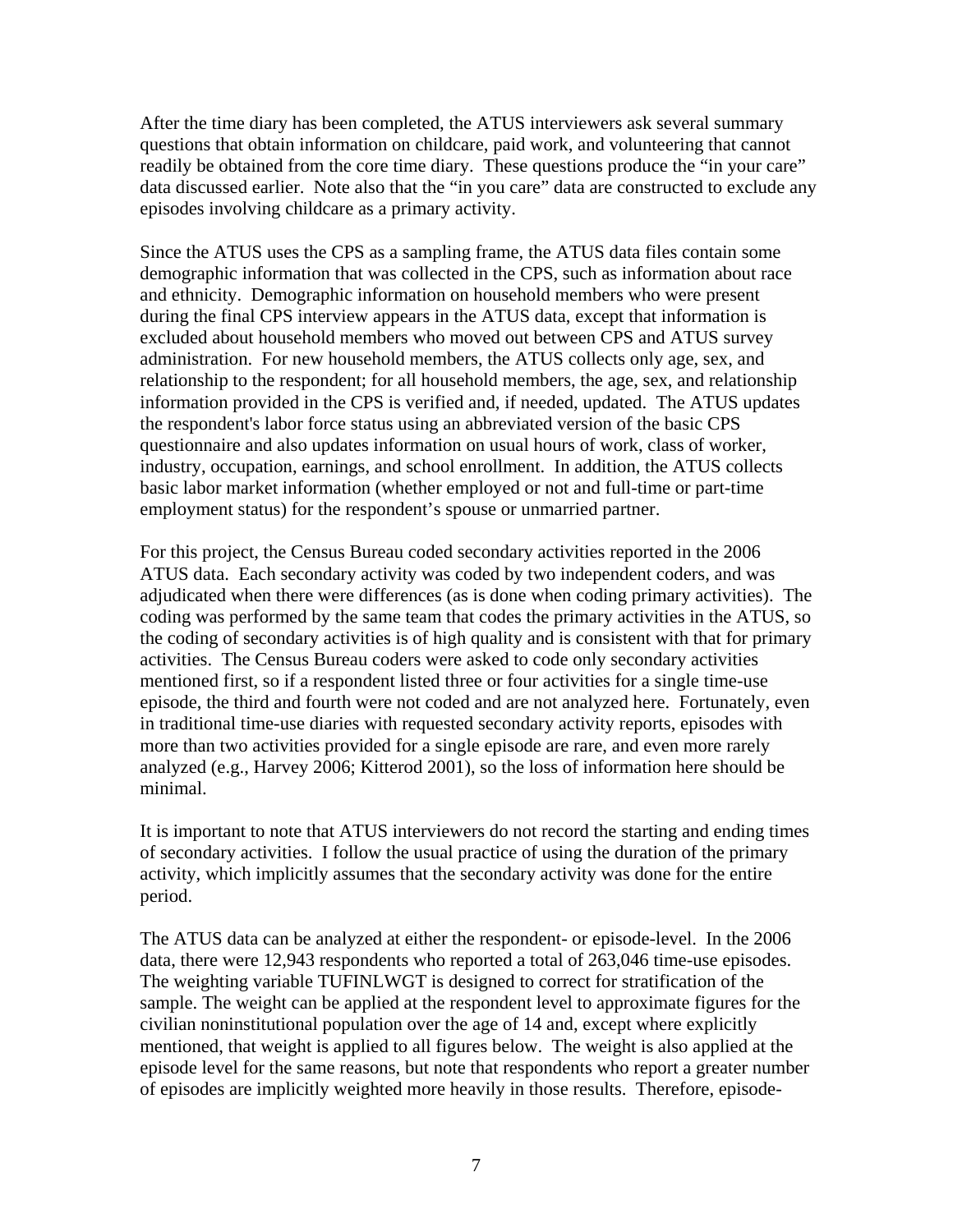level analyses should not be considered representative of the population, although it could be argued that weighting makes the resulting figures representative of the population of time-use episodes.

The 2006 ATUS includes 17 major time-use categories, an  $18<sup>th</sup>$  category that accounts for data that cannot be assigned a code, and 462 detailed categories.<sup>5</sup> The major time-use categories are used in most of the following analyses.

### **Respondent-Level Analyses**

 $\overline{a}$ 

On a weighted basis, 29.3 percent of ATUS respondents report at least one secondary activity (3,955 out of 12,943 respondents). This rate seems high given that respondents are not asked to report secondary activities. But in time-use surveys that systematically collect secondary activities, the rate is close to 90 percent (Harvey 2006, p.199). The magnitude of this difference suggests that volunteered secondary activities in the ATUS are not comparable to traditional secondary activity reports.

Table 1 shows the average time spent in the major activity categories in the ATUS, both as primary and secondary activities. On average, respondents reported a little over onehalf hour per day engaged in secondary activities, and fully half of that time was devoted to socializing, relaxing, and leisure, with just over 7 minutes spent on eating and drinking, and just under 5 minutes on household activities. As previously discussed, respondents reported spending less time in secondary activities under the volunteered approach than when they were asked to report secondary activities. When respondents were asked to report secondary activities, most reported over 3 hours (Harvey 2006, p. 210).

On the other hand, when secondary activities are requested, respondents may be more inclined to report short-duration sequential activities as secondary rather than taking the time to break them apart and report them as primary activities. A comparison of the data used here and of data from an earlier nationally-representative, time-use study that explicitly requested secondary activity reports suggests that this might be the case: the ATUS generates a greater mean number of episodes per respondent, even with extensive controls (see Drago and Stewart 2010).

 $<sup>5</sup>$  For documentation, see the ATUS 2006 Coding Lexicon available at the ATUS web site:</sup> http://www.bls.gov/tus.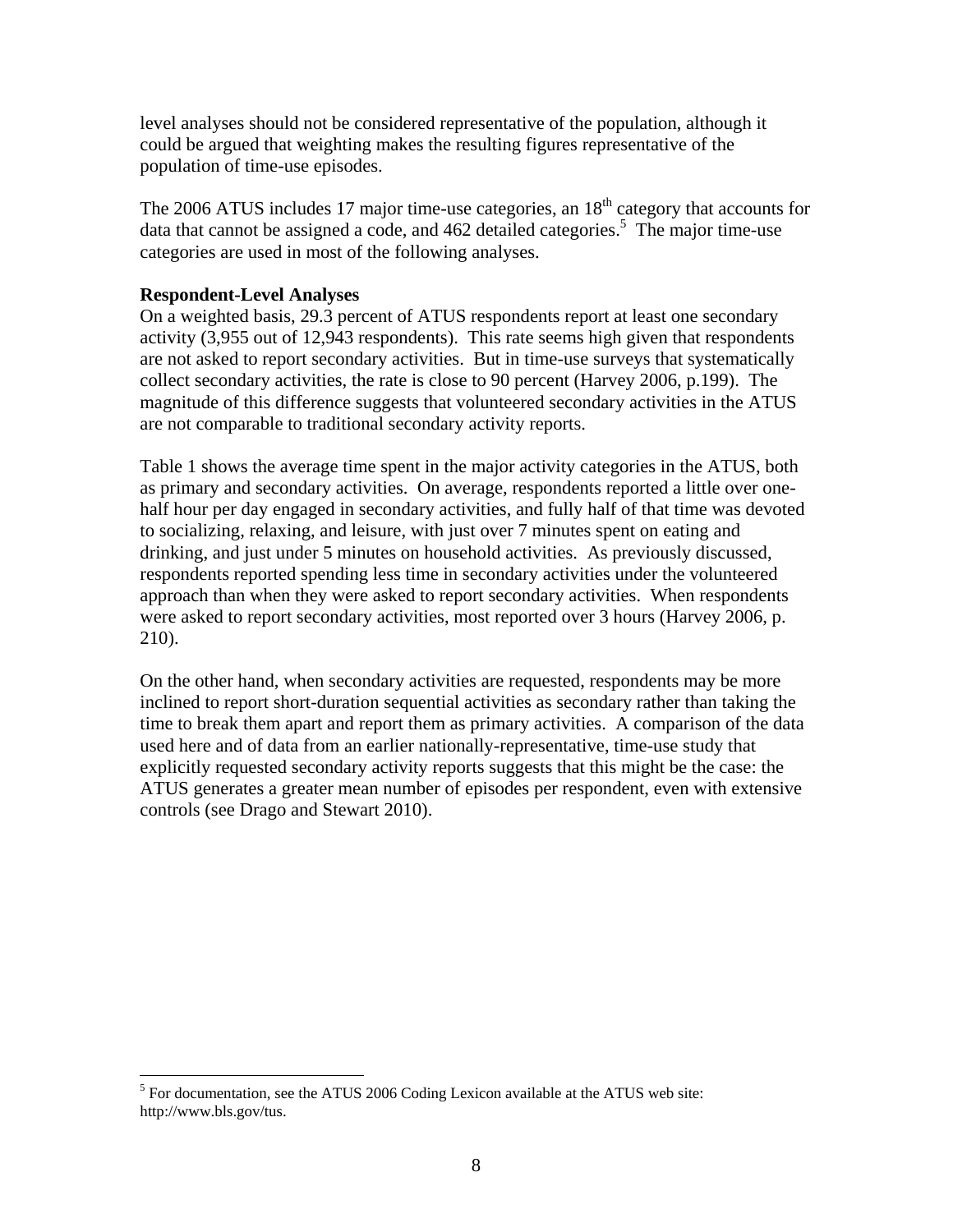|                                         | Secondary  | Primary    |
|-----------------------------------------|------------|------------|
| Time-Use Category                       | activities | activities |
| Personal care and sleep                 | 0.93       | 563.69     |
| Household activities                    | 4.84       | 109.33     |
| Caring for household members            | 0.79       | 26.93      |
| Caring for nonhousehold members         | 0.43       | 8.99       |
| Work                                    | 0.45       | 207.23     |
| Education                               | 0.23       | 27.39      |
| Consumer purchases                      | 0.17       | 24.25      |
| Professional and personal care services | 0.06       | 5.18       |
| Household services                      | 0.06       | 1.08       |
| Government services                     | 0.00       | 0.63       |
| Eating and drinking                     | 7.04       | 66.79      |
| Socializing, relaxing, and leisure      | 18.46      | 271.73     |
| Sports, exercise, and recreation        | 0.60       | 18.93      |
| Religious and spiritual activities      | 0.15       | 7.24       |
| Volunteer activities                    | 0.11       | 7.78       |
| Telephone calls                         | 0.46       | 7.06       |
| Travel                                  | 0.07       | 74.59      |
| Uncoded activities                      | 1.20       | 11.20      |
| Total time per day                      | 36.05      | 1440.00    |
| Sample size, N                          | 12,943     | 12,943     |

Table 1: Average Cumulative Duration of Secondary and Primary Activities, Minutes

Source: 2006 ATUS. Note: The total time per day spent doing primary activities does not sum to 1440 minutes due to rounding.

Time spent on primary activities has a very different distribution than that for secondary activities. Primary activities mainly involve personal care and sleep (over 9 hours); socializing, relaxing, and leisure (over 4.5 hours); work (just under 3.5 hours); household activities (almost 2 hours); travel (1.25 hours); and eating and drinking (just over 1 hour). Sleep and work are likely less often done while in engaging in other simultaneous activities or short sequential activities, again suggesting that the secondary activity data are picking up relevant activities.

Turning to unpaid work, respondents spent just over 6 minutes per day in household activities (including caring for household and nonhousehold members) as a secondary activity. Only 1.02 minutes of this time was spent on childcare, which is already captured by the more inclusive "in your care" measure. Given the brief amount of time spent in household activities as a secondary activity–5.04 minutes after excluding childcare—it follows that the use of the secondary activity data, as currently collected, to improve estimates of household production would not contribute much time or value.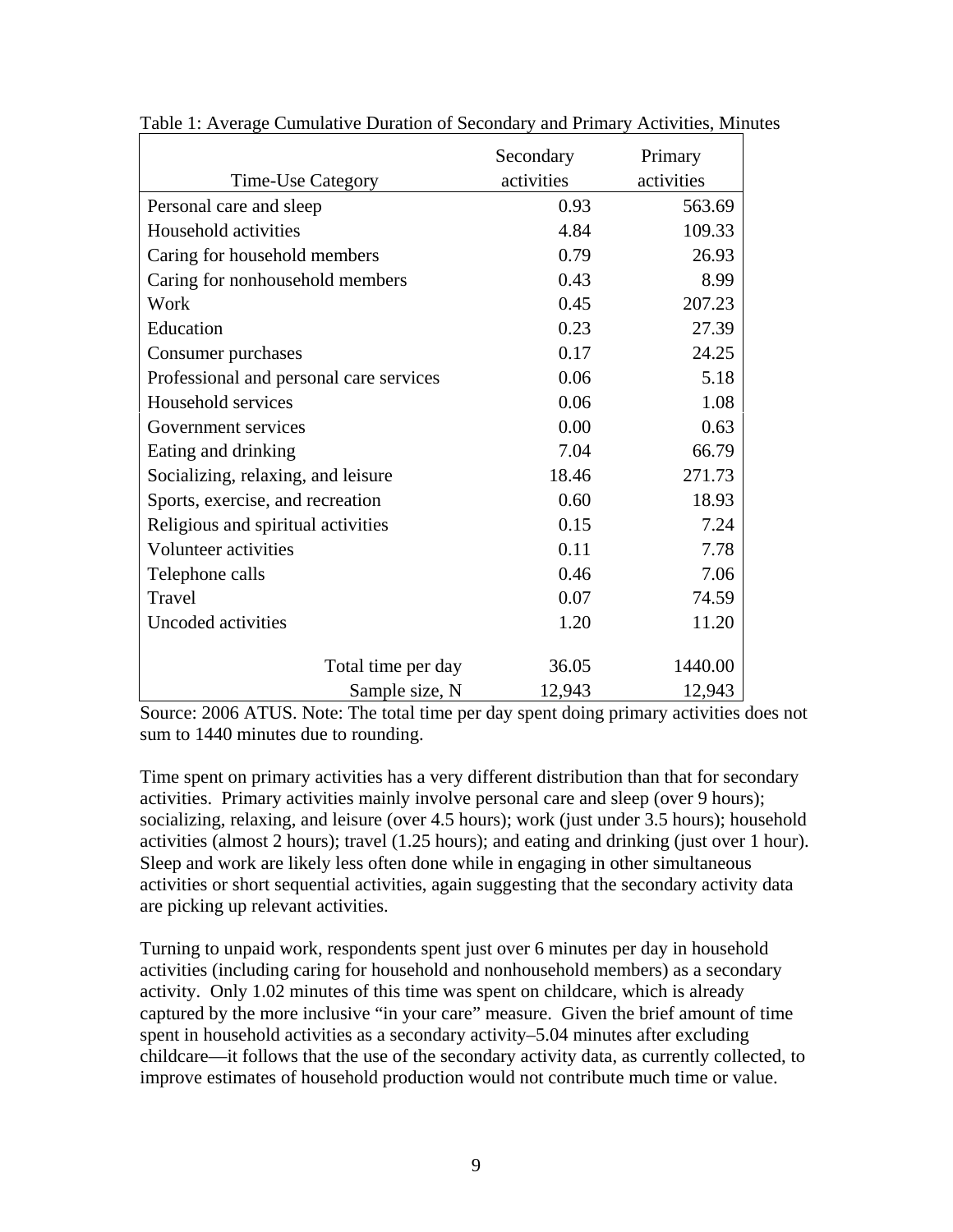The incidence of secondary activities is not distributed evenly across days of the week. Instead, the average respondent reports a low of 0.359 secondary activities for Tuesdays, rising to 0.436 activities on Wednesdays, 0.483 activities on Thursdays, with a peak at 0.533 activities on Fridays, followed by a decline to 0.431 activities on Saturdays, with a mean of 0.414 activities on Sundays and Mondays. A negative binomial regression, with the number of secondary activities as the dependent variable and dummies for the diary day (omitting Wednesday), reveals that significantly fewer secondary activity episodes occur on Tuesdays and significantly more occur on Fridays, both at the 5 percent level.<sup>6</sup> It is possible that respondents engage in more simultaneous or short-duration activities on Fridays; alternatively, respondents may be willing to take more time to do the interview and report secondary activities on Saturdays. Ultimately, it is impossible to know whether the latter possibility is correct because the reporting of secondary activities might either increase the reporting burden on respondents to the extent they are providing additional information, or decrease the burden if respondents use secondary reports as an alternative to providing more detailed primary activity data.

We can, however, shed some indirect light on the reason for reporting secondary activities by comparing the characteristics of those who do and do not report secondary activities, as shown in Table 2. The figures are mainly percentages, and significance levels are from a simple logit regression predicting whether or not the respondent reported any secondary activity.<sup>7</sup> Significant differences suggest that women are more likely to report secondary activities and that respondents reporting these activities are around 5 years older, that they are only half as likely to be Hispanic, that they are around 5 percentage points more likely to hold at least a bachelor's degree, and that they worked around 3.5 hours per week less than respondents who did not report secondary activities.

 $6$  Wednesday is omitted because the 0.436 average for that day is closest to the mean for the entire sample (0.439). Note that OLS performs poorly in the presence of many zero values, as is true here. Tobit could be applied, but this technique assumes that many of the zero values represent latent negative values, and it is not obvious what meaning negative values would convey. The negative binomial is a count regression method with a natural lower bound of zero. See Appendix table A1 for results.

 $<sup>7</sup>$  Logit is a typical regression procedure when the dependent variable is dichotomous, as is the case here. A</sup> relevant alternative, the simple probit, yields identical signs and significance on the relevant variables. See Appendix table A2 for results.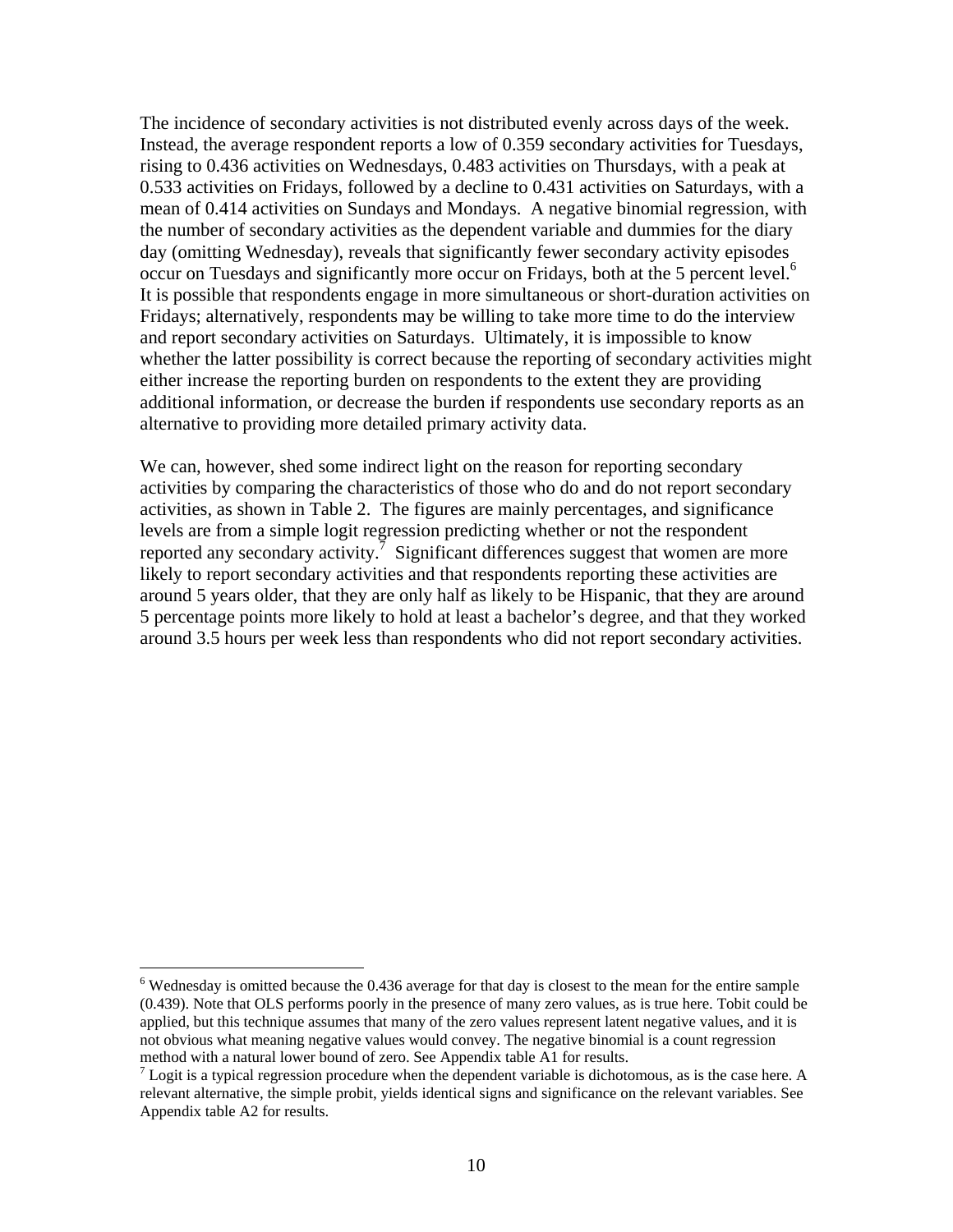|                                                                         | One or more                             | No secondary         |
|-------------------------------------------------------------------------|-----------------------------------------|----------------------|
|                                                                         | secondary activities                    | activities           |
| Characteristic                                                          | reported                                | reported             |
| Women (percent)                                                         | 55.8**                                  | 49.8                 |
| Any children (percent)                                                  | 38.0                                    | 43.9                 |
| Child under 6 years (percent)                                           | 16.1                                    | 20.0                 |
| Married (percent)                                                       | 59.2                                    | 57.4                 |
| Age (years)                                                             | $47.2**$                                | 42.7                 |
| African-American (percent)                                              | 11.3                                    | 12.9                 |
| Hispanic (percent)                                                      | $7.5**$                                 | 15.6                 |
| Bachelor's degree or higher (percent)                                   | $29.0**$                                | 23.8                 |
| Employed (percent)                                                      | 60.7                                    | 66.6                 |
| Weekly work hours                                                       | $22.4**$                                | 25.9                 |
| Sample size, N<br>$\sim$<br>$\sim$<br>$A \cap A \subset A$ metropolitic | 3,955<br>$\cdot$ $\sim$<br>$\mathbf{1}$ | 8,988<br>$\bullet$ . |

Table 2: Characteristics of Respondents who Do and Do Not Report Secondary Activities

Source: 2006 ATUS. \*\* for figure that is significantly larger in a logit predicting any secondary activity, 1% significance level.

Women and those with high levels of education may be busier, which may lead these respondents to report more secondary activities. Consistent with this interpretation, the correlation between primary and secondary activity counts is 0.269. But consistent with this explanation, one would expect that respondents with children or those who work long hours would more often report secondary activities; but this is not the case.<sup>8</sup> Further, it seems unlikely that older respondents are busier, yet an age quadratic in an otherwise identical linear OLS regression yields a maximum probability of reporting secondary activities among respondents over 80 years of age.<sup> $\overline{9}$ </sup> It is at least possible that older respondents are willing to take the time to report their activities more completely.<sup>10</sup> Alternatively, some older respondents may suffer from recall difficulties and use secondary activity reports instead of providing more detailed primary activity reports. A disproportionate number of older respondents' interviews are dropped from the ATUS sample because they spent too much time in uncodeable activities (for example, "don't know"). That possibility suggests that the positive correlation between the number of primary and secondary activity episodes will be negative for older respondents. In fact, the correlation coefficient rises from 0.269 for the overall sample to 0.280 for the 1,460 respondents over the age of 70 years, suggesting we can discount this alternative

<sup>&</sup>lt;sup>8</sup> Further, introducing an interaction between gender and children (i.e., a mother variable) did not yield a significant coefficient.

<sup>&</sup>lt;sup>9</sup> See Appendix table A3.

<sup>&</sup>lt;sup>10</sup> Consistent with this possibility, the simple correlation between age and primary time spent on the category of socializing, relaxing, and leisure is a positive 0.280. A linear OLS regression with socializing, relaxing, and leisure time as the dependent variable, and an age quadratic as the dependent variable, yields an estimated minimum at age 35.1 years, suggesting the greatest amount of leisure and related time is available to respondents over the age of around 70 years.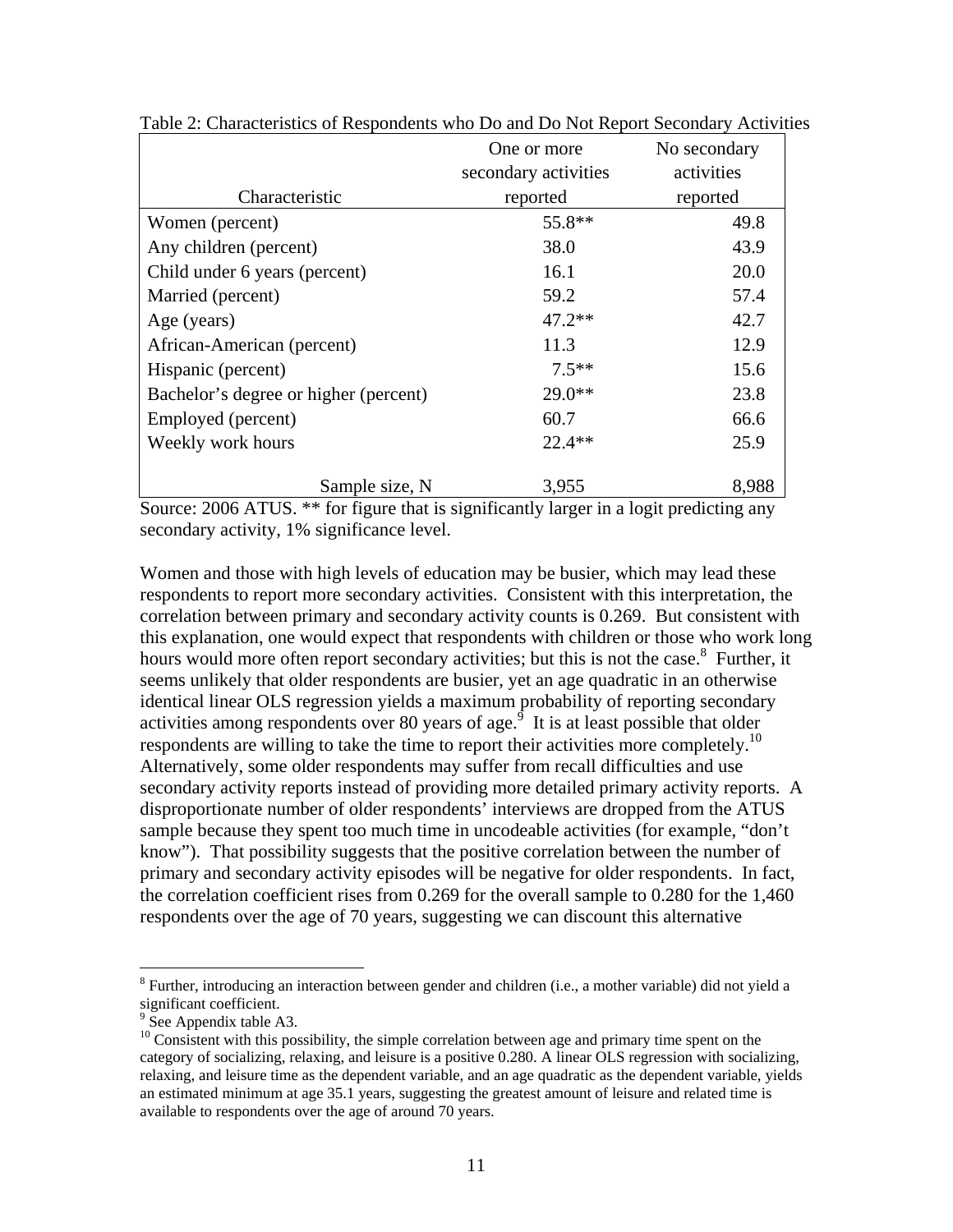explanation. Also, note that there is no obvious explanation for why Hispanic respondents report secondary activities less often; perhaps the difference is cultural.<sup>11</sup>

An alternative way to examine the same issues lies in a regression of the cumulative daily time devoted to secondary activities on independent variables for the same characteristics listed in Table 2. Using the negative binomial method yields results very similar to those just discussed except that women are no more likely than men to report more time in secondary activities, while those who are employed report significantly less time in secondary activities (at the 1 percent level). $^{12}$ 

As a more direct test for whether busy respondents are associated with secondary activities, the regressions discussed above were replicated with the amount of leisure time as a primary activity serving as the independent variable. In both the logit for any activities and the negative binomial for cumulative time, relevant coefficients are significant at the 1 percent level.<sup>13</sup> Simulations from OLS regressions suggest the effects are indeed positive though small; a 60-minute increase in leisure time raises the probability of reporting any secondary activity by 0.5 percent and expands the average amount of time spent on secondary activities by 3.4 minutes per day. However, it is important to note that leisure is historically associated with secondary activity reports, and this correlation may in fact represent the relative ease with which simultaneous activities can be performed while engaging in leisure activities.

In sum, there is mixed evidence of secondary activity reports being associated with busy respondents, casting doubt on the validity of the data.

### **Episode-Level Analyses**

Moving down from the level of the respondent, there are 6,046 secondary activity episodes, or a weighted 2.19 percent out of 263,046 total episodes. The average respondent reports 20.1 episodes per day, with 0.44 episodes having secondary activities. Somewhat surprising given the small number of secondary activities reported, nearly onethird of all respondents report at least one secondary activity.

Table 3 shows the percentage of episodes accounted for by each of the major activity categories. The first column shows the distribution of secondary activities. The second column shows the distribution of primary activities for episodes in which a secondary activity was reported, and the last column shows the distribution of all primary activities. The distributions in the three columns were computed independently. I discuss the links between primary and secondary activities later.

The distribution of episodes in Table 3 is similar to the distribution of time spent in the different activities shown in Table 1. Almost half of all secondary activity episodes are

<sup>&</sup>lt;sup>11</sup> Drago and Stewart (2008) find that Hispanics are only around one-third as likely to report secondary activities when they are requested, although the difference is not statistically significant.<br><sup>12</sup> The negative coefficient on work hours only achieves significance at the 5 percent level in this

regression, presumably because it is collinear with employment. See Appendix table A4 for results. 13 See Appendix tables A5and A6.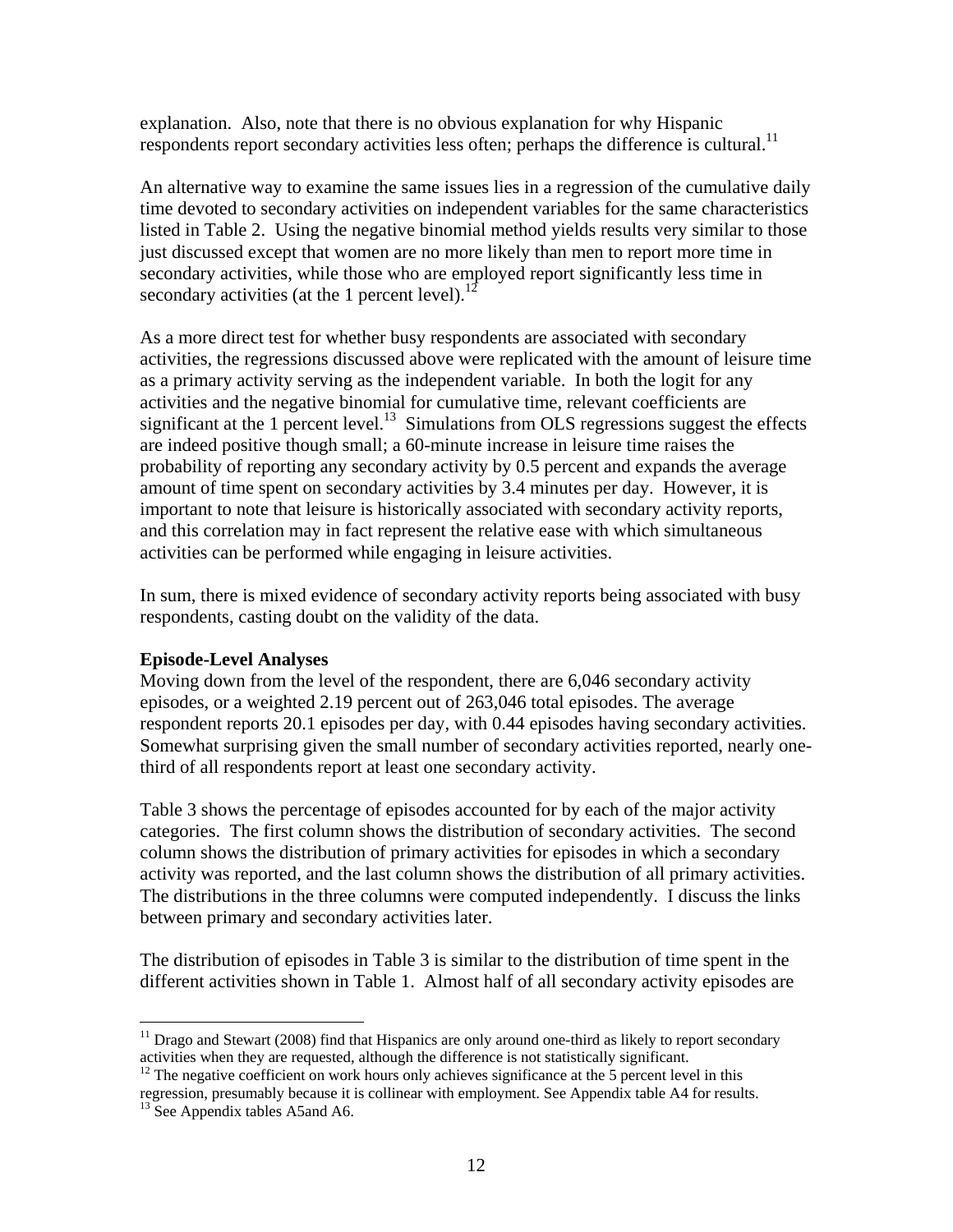| $(w$ Cignica)                      |            | Primary    |            |
|------------------------------------|------------|------------|------------|
|                                    |            | activities |            |
|                                    |            | with a     |            |
|                                    | Secondary  | secondary  | Primary    |
| Time-Use Category                  | activities | activity   | activities |
| Personal care and sleep            | 2.04       | 2.44       | 18.37      |
| Household activities               | 11.96      | 13.39      | 13.23      |
| Caring for household members       | 3.59       | 5.25       | 4.61       |
| Caring for nonhousehold members    | 1.80       | 1.47       | 1.21       |
| Work                               | 1.35       | 3.08       | 5.92       |
| Education                          | 0.45       | 0.80       | 1.12       |
| Consumer purchases                 | 1.09       | 1.20       | 3.34       |
| Professional and personal care     |            |            |            |
| services                           | 0.16       | 0.23       | 0.58       |
| Household services                 | 0.16       | 0.10       | 0.12       |
| Government services                | 0.02       | 0.05       | 0.05       |
| Eating and drinking                | 20.06      | 22.59      | 10.27      |
| Socializing, relaxing, and leisure | 49.33      | 41.74      | 16.15      |
| Sports, exercise, and recreation   | 1.08       | 1.38       | 1.19       |
| Religious and spiritual activities | 0.57       | 0.30       | 0.50       |
| Volunteer activities               | 0.41       | 0.72       | 0.50       |
| Telephone calls                    | 1.24       | 1.45       | 1.15       |
| Travel                             | 1.02       | 2.37       | 20.82      |
| Uncoded activities                 | 3.68       | 1.44       | 0.88       |
| Total                              | 100.00     | 100.00     | 100.00     |
| Sample size, N                     | 6,046      | 6,046      | 263,286    |

Table 3: Distribution of Secondary and Primary Activity Episodes, Percentages  $(weichted)$ 

socializing, relaxing or leisure, followed by eating and drinking, and household activities. The remaining time-use categories each account for less than 5 percent of secondary

Source: 2006 ATUS.

activity episodes.

There are, however, marked differences in the distribution of primary activities depending on whether or not a secondary activity was reported. When the respondent reports a secondary activity, over 40 percent of related primary activities fall into the category of socializing, relaxing, and leisure, followed by eating and drinking, and then by household activities. In the overall sample, the most frequent activity is travel, followed by personal care and sleep, with the three categories just discussed trailing those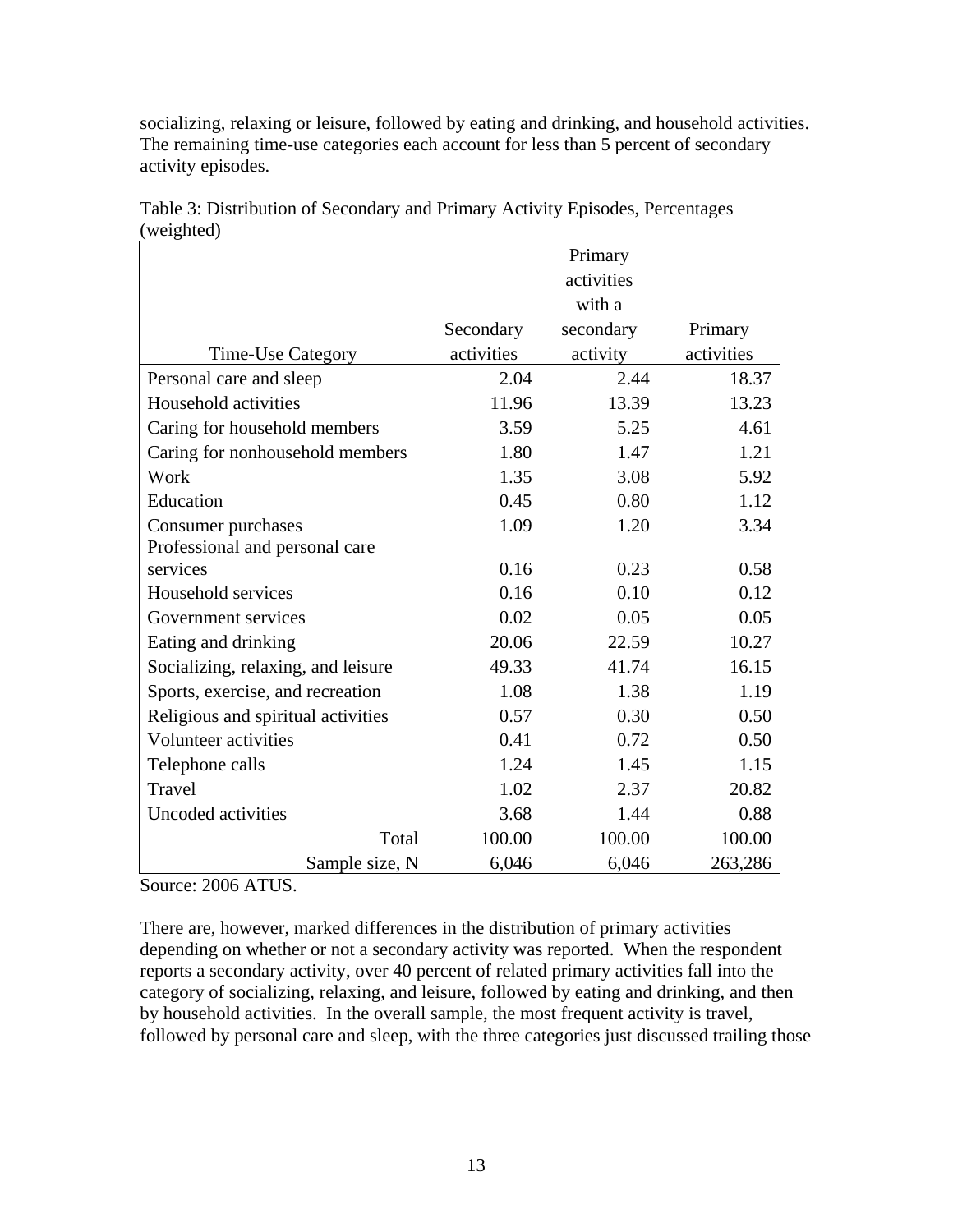two.<sup>14</sup> It seems likely that socializing, relaxing, and leisure; eating and drinking; and household activities lend themselves to both truly simultaneous and short-duration, sequential activities, so we cannot ascertain whether the volunteered method of secondary activity data collection focuses respondents on truly simultaneous activities as secondary. I return to this issue in the analysis of detailed time-use categories below.

One possible linkage between specific primary activities and secondary activity reports lies in the pre-codes available to ATUS interviewers for a set of 15 detailed primary activities. Because the pre-codes speed up the process of data entry, it is possible that interviewers will be more likely to collect secondary activity reports for activities that can be pre-coded. Table 4 shows that 125,038 (or 47.5 percent) of episodes were coded using a pre-code. If the use of pre-codes leads to greater reporting of secondary activities, the percentage of secondary activity episodes reported during pre-coded activities should be larger. In fact, only 2,544 of 6,046 secondary activity episodes, or 42.1%, have precoded primary activity reports. Further, in over 2,100 of those episodes the primary activities were pre-coded as watching television or eating and drinking, activities which are traditionally associated with secondary activities.<sup>15</sup> Therefore, it seems reasonably safe to conclude that the use of pre-codes does not affect the reporting of secondary activities.

 $14$  In the ATUS, if a respondent reports doing simultaneous activities that involve a travel episode, the travel will be collected and coded as the respondent's primary activity. For example, if someone reports driving to work and talking on the phone at the same time, the episode would be coded as travel.

<sup>&</sup>lt;sup>15</sup> For all but one of the sleep episodes where a secondary activity was reported, the latter activity involved watching "television and movies (not religious)."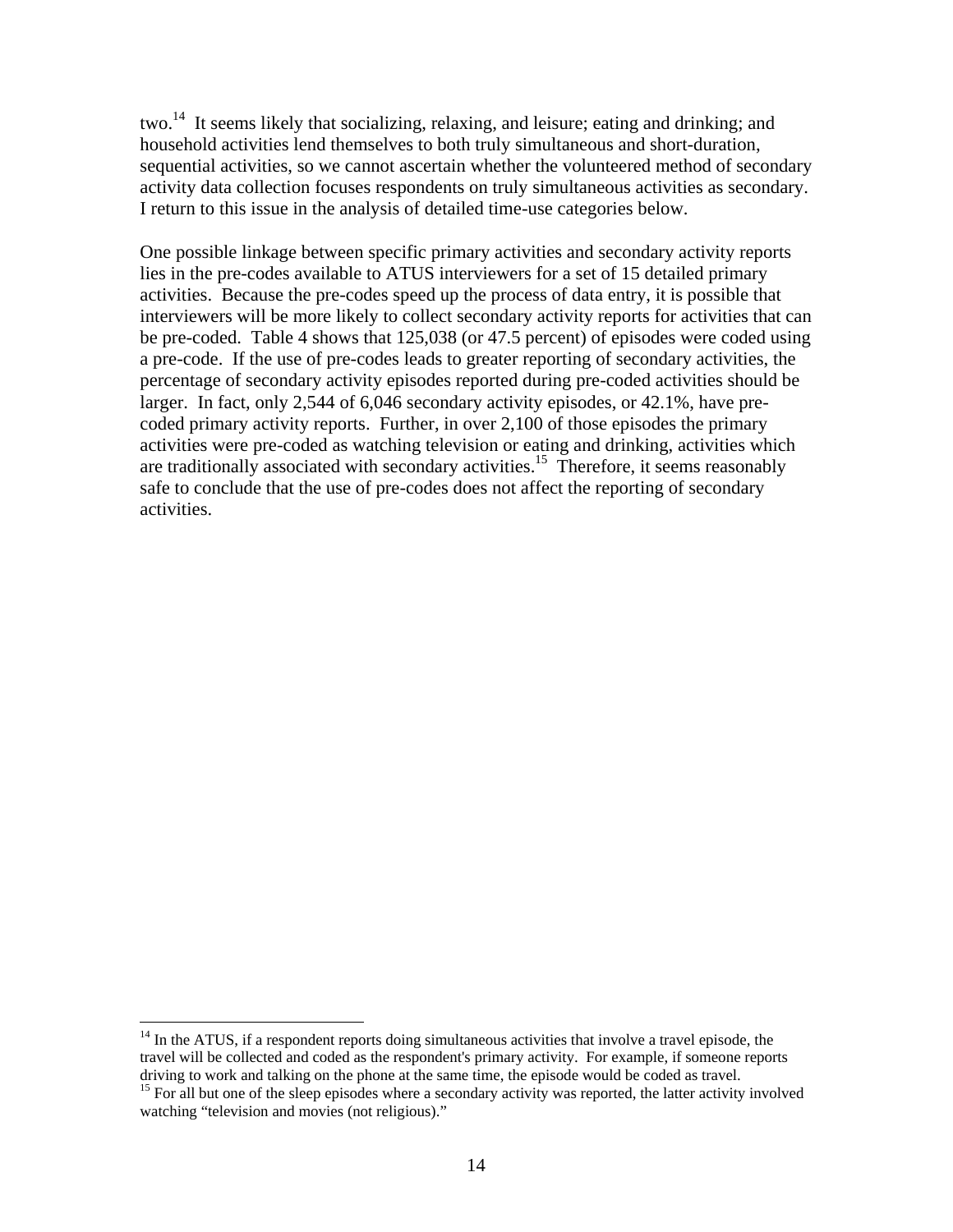|                              | Number         |            |            | Percent    |
|------------------------------|----------------|------------|------------|------------|
|                              | of             | Number of  |            | of         |
|                              | pre-coded      | pre-coded  |            | pre-coded  |
|                              | primary        | primary    | Total      | primary    |
|                              | activities     | activities | number of  | activities |
|                              | with a         | without a  | pre-coded  | with a     |
| Primary activity             | secondary      | secondary  | primary    | secondary  |
| description                  | activity       | activity   | activities | activity   |
| Sleeping                     | 9              | 27,652     | 27,661     | 0.03       |
| Grooming (Self)              | 45             | 16,791     | 16,836     | 0.27       |
| Watching television          | 902            | 18,683     | 19,585     | 4.61       |
| Working, main job            | 40             | 9,907      | 9,947      | 0.40       |
| Working, second job          | $\mathbf{1}$   | 392        | 393        | 0.25       |
| Preparing meals and snacks   | 137            | 10,798     | 10,935     | 1.25       |
| Eating and drinking          | 1,200          | 24,811     | 26,011     | 4.61       |
| Cleaning the kitchen         | 53             | 3,886      | 3,939      | 1.35       |
| Laundry                      | 130            | 3,311      | 3,441      | 3.78       |
| Grocery shopping             | 4              | 2,099      | 2,103      | 0.19       |
| Attending religious services | $\overline{0}$ | 1,008      | 1,008      | 0.00       |
| Paying household bills       | 3              | 46         | 49         | 6.12       |
| Caring for animals and pets  | 20             | 2,208      | 2,228      | 0.90       |
| Do not know                  | $\overline{0}$ | 853        | 853        | 0.00       |
| Refusal                      | $\Omega$       | 49         | 49         | 0.00       |
| Total                        | 2,544          | 122,494    | 125,038    | 23.76      |

Table 4: Pre-coded Primary Activities and Secondary Activity Episodes

Source: 2006 ATUS.

Splitting out childcare from the two care categories (Caring for and helping household members and Caring for and helping nonhousehold members) reveals that 4.71 percent of all primary activity episodes, but a slightly lower 4.37 percent of secondary activity episodes, were childcare.

Table 5 shows the distribution of where codes for episodes that have secondary activities and for all episodes. The "home or yard" category accounts for just under 40 percent of all episodes, but almost three-quarters of secondary activity episodes. The only other location that accounts for at least 5 percent of secondary activity reports is someone else's home. These findings are consistent with the interpretation that secondary activity data are to some extent reflecting the messiness of home life.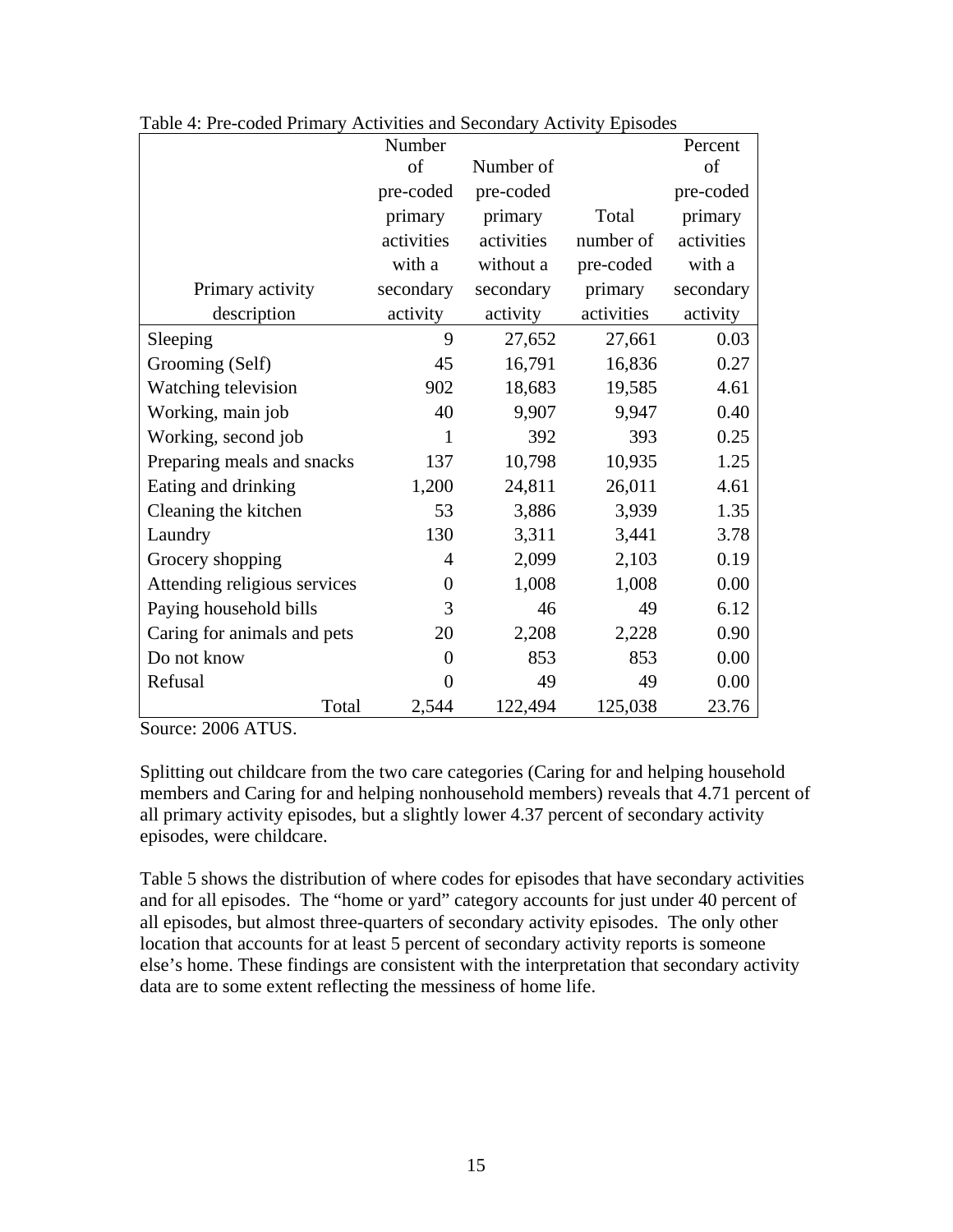|                                       |          | Secondary |
|---------------------------------------|----------|-----------|
|                                       | All      | activity  |
| Location                              | Episodes | episodes  |
| Home or yard                          | 39.36    | 72.11     |
| Unknown <sup>1</sup>                  | 18.18    | 1.10      |
| Car, truck, or motorcycle (driver)    | 14.28    | 1.74      |
| Workplace                             | 7.05     | 4.67      |
| Car, truck, or motorcycle (passenger) | 3.57     | 0.00      |
| Other place                           | 3.19     | 3.97      |
| Someone else's home                   | 3.14     | 7.39      |
| Other store or mall                   | 2.19     | 1.24      |
| Restaurant or bar                     | 1.88     | 3.55      |
| Walking                               | 1.80     | 0.00      |
| School                                | 1.60     | 1.11      |
| Other categories, accounting for      |          |           |
| $<1\%$ of the total                   | 3.76     | 3.12      |
| Total                                 | 100.00   | 100.00    |
| Sample size, N                        | 263,286  | 6,046     |

Table 5: The Location of Primary and Secondary Activity Episodes, Percentage of All Episodes

<sup>1</sup> Location data are not collected for times respondents were sleeping, grooming, doing personal activities, and when they didn't know or refused to provide information about what they were doing.

Source: 2006 ATUS.

Information about who respondents were with is not collected for times they reported sleeping, grooming, and a few other personal activities, which together account for 24.1 percent of all episodes. These activities rarely generate secondary activities, and whowith information is missing for only 3.7 percent of episodes with secondary activities.

Ignoring episodes during which the who-with information was not collected, figures for who respondents were with during all episodes and during secondary activity episodes are shown in Table 6. Note that these figures do not sum to 100 percent because multiple individuals may be present during an activity. Respondents were slightly less likely to be alone while engaging in secondary activities (a 3 percentage point divergence), and this difference is explained by the more frequent presence of either a partner or spouse or other adult during the episode.

Children were only about 2 percentage points less likely to be present during secondary activity episodes. This result does not, however, imply that childcare is rarely done as a secondary activity, since a full 34.8 percent of "in your care" episodes occur when the child is not in the same location (e.g., is instead in the next room or outdoors). That time is, as noted earlier, linked to secondary activity reports.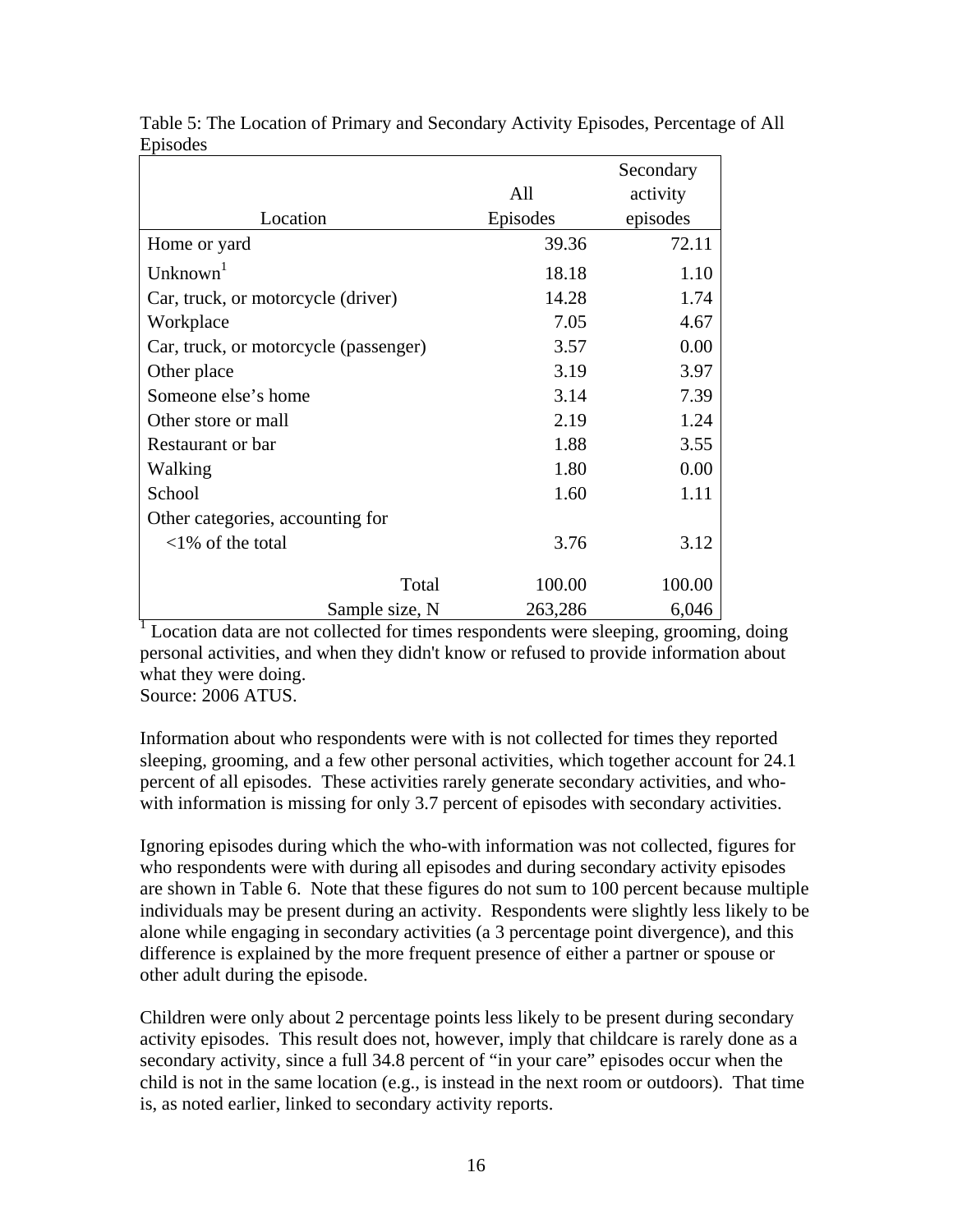In earlier U.S. time-diary surveys, alone time accounted for a smaller fraction of episodes—between 22.7 and 36.6 percent (Harvey 2006, p. 208). Although other explanations might be plausible, it is possible that the greater incidence of being alone during secondary (and perhaps primary) activity episodes in the ATUS reflects the dramatic growth of single-person households in recent decades (Fields and Casper 2000).

|                                  | All      | Secondary |
|----------------------------------|----------|-----------|
|                                  | activity | activity  |
| Who with                         | episodes | episodes  |
| Alone                            | 45.96    | 42.78     |
| With partner or spouse           | 21.49    | 25.96     |
| With child                       | 22.42    | 20.39     |
| With partner or spouse and child | 7.03     | 7.20      |
| With other adult                 | 22.92    | 27.51     |
| Sample size, N                   | 203,937  | 5,852     |

Table 6: Who Respondents were with as a Percentage of Non-missing Episodes

Source: 2006 ATUS. Note that percentages do not add up to 100 because respondents can be with people from more than one category.

The final analyses connect primary and secondary activities across the major time-use categories. For the most-frequently-reported secondary activities, I examine detailed time-use categories for both secondary and primary activities.

The major time-use categories for secondary activity episodes were matched with those for primary activities, resulting in an 18-by-18 matrix with 6,046 unweighted observations. I restrict my attention to the seven cells that have at least 2 percent of these episodes (more than 130 observations each). These cells account for 4,143, or about twothirds, of the 6,046 secondary activity episodes. The cells are listed in descending order of prevalence in Table 7. Considering the number of episodes, linkages between socializing, relaxing, and leisure, and eating and drinking are by far the most common, and comprise over half of all secondary activity episodes. Household activities as either secondary or primary account for around one-sixth of these episodes, and caring for household members covers a small fraction of the episodes.

The last column of Table 7 reports the average amount of time per day spent on the linked activities. Recalling that secondary activity reports account for just over 36 minutes per day, on average, the figures show that around one-quarter of that time is accounted for by leisure as either a primary or a secondary activity. Indeed, over half of all secondary activity time (18.43 minutes) can be attributed to some mixture of leisure and eating and drinking.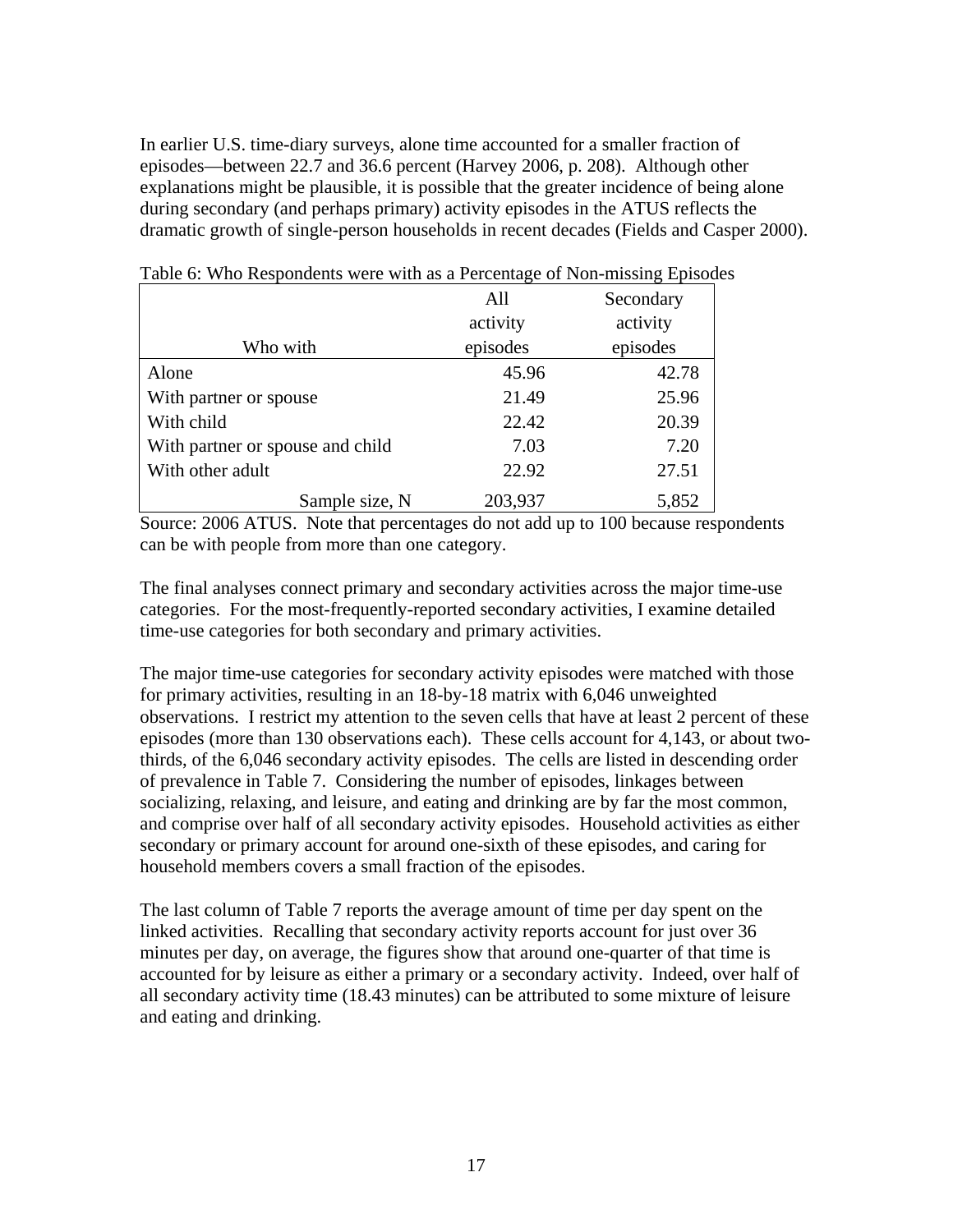|                        | Related                | Number   | Average |
|------------------------|------------------------|----------|---------|
| Secondary              | primary                | of       | minutes |
| activity               | activity               | episodes | per day |
| Socializing, Relaxing, | Eating and             |          |         |
| and Leisure            | <b>Drinking</b>        | 1,108    | 4.25    |
| Socializing, Relaxing, | Socializing, Relaxing, |          |         |
| and Leisure            | and Leisure            | 1,042    | 8.82    |
| Eating $\&$            | Socializing, Relaxing, |          |         |
| Drinking               | and Leisure            | 899      | 5.47    |
| Socializing, Relaxing, | Household              |          |         |
| and Leisure            | activities             | 351      | 2.08    |
| Household              | Household              |          |         |
| activities             | activities             | 318      | 2.01    |
| Household              | Socializing, Relaxing, |          |         |
| activities             | and Leisure            | 273      | 2.15    |
| Socializing, Relaxing, | Caring for household   |          |         |
| and Leisure            | members                | 152      | 0.28    |
|                        | Total sample size, N   | 6,046    | 12,943  |

Table 7: Related Secondary and Primary Activity Episodes, Number of Episodes and Cumulative Duration

Source: 2006 ATUS.

In two instances, the primary and secondary activities are in the same major category. Earlier in Table 1, we saw that respondents spent just under 5 minutes per day in household activities. In calculations of the time spent in unpaid work, the 2 minutes per day when household activities were reported as both the primary and secondary activities must be subtracted from this total so that it is not double-counted.

For a more fine-grained look at linkages between the secondary and linked primary activities, I analyzed detailed activity categories where the relevant major categories for the secondary activity are either: household activities; eating and drinking; or socializing, relaxing, and leisure, as shown in Table 8. These three broad categories not only figure prominently in the analysis presented in Table 6, but are also most prevalent in terms of both the cumulative amount of time involved (see Table 1), and the number of episodes reported (see Table 3). Note that, for the secondary activity reports, eating and drinking is both a broad activity category and a single detailed category. For simplicity, detailed categories accounting for less than 5 percent of relevant episodes are excluded from the table.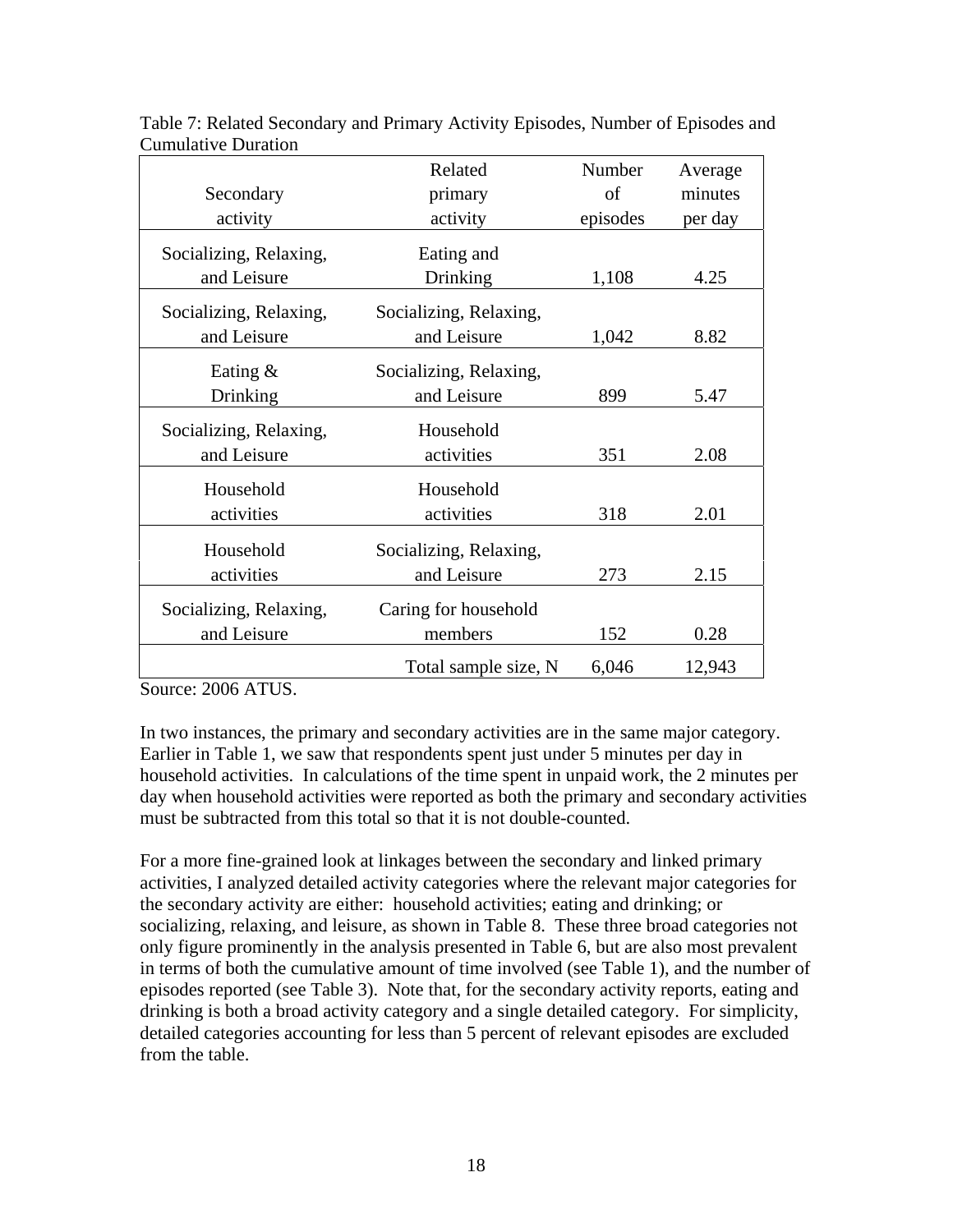A total of 3,014 secondary activity reports are categorized as socializing, relaxing, and leisure, with watching television, socializing, and reading accounting for most of the episodes. Related primary activities involve eating and drinking, watching television, socializing, and reading. For the 1,190 episodes of eating and drinking as a secondary activity, primary activities mainly involve watching television, socializing, and reading. For the 757 episodes of household activities as secondary, detailed activities are largely comprised of doing laundry; interior cleaning; food and drink preparation; care for pets; household and personal organization and planning; household and personal mail and messages excluding email; and sewing, repairing, or maintaining textiles. The main associated primary activities in this case include watching television, interior cleaning, socializing, and doing laundry.

| Secondary<br>activity      | Detailed secondary activity         | Related<br>primary activity |
|----------------------------|-------------------------------------|-----------------------------|
| Socializing,               | Television (51.9%)                  | Eating and drinking (38.8%) |
| Relaxing, and              | Socializing (18.9%)                 | Television (9.3%)           |
| Leisure                    | Reading $(11.9\%)$                  | Socializing $(8.8\%)$       |
| $(3,014 \text{ episodes})$ |                                     | Reading $(13.5%)$           |
| Eating and                 | Eating and drinking                 | Television $(25.5\%)$       |
| Drinking                   |                                     | Socializing $(24.6\%)$      |
| $(1,190 \text{ episodes})$ |                                     | Reading (13.5%)             |
| Household                  | Laundry $(21.6\%)$                  | Television $(22.8\%)$       |
| activities                 | Interior cleaning (14.8%)           | Interior cleaning (10.2%)   |
| $(757 \text{ episodes})$   | Food and drink preparation (11.5%)  | Socializing (9.2%)          |
|                            | Care for pets $(9.3\%)$             | Laundry $(5.6\%)$           |
|                            | Household and personal              |                             |
|                            | organization and planning $(8.0\%)$ |                             |

| Table 8: Detailed Secondary Activity Episodes and Related Primary Activities |  |  |  |  |  |  |  |  |
|------------------------------------------------------------------------------|--|--|--|--|--|--|--|--|
|------------------------------------------------------------------------------|--|--|--|--|--|--|--|--|

Source: 2006 ATUS.

Overall, the analysis of detailed categories suggests that secondary activities largely revolve around watching television and eating and drinking, either as a secondary or associated primary activity.

In terms of the validity of the data, we need to know whether these activities are more often performed as truly simultaneous activities, or instead in short duration, sequential episodes. Unfortunately, both watching television and eating and drinking are subject to either interpretation. We simply have no way of knowing which is the case.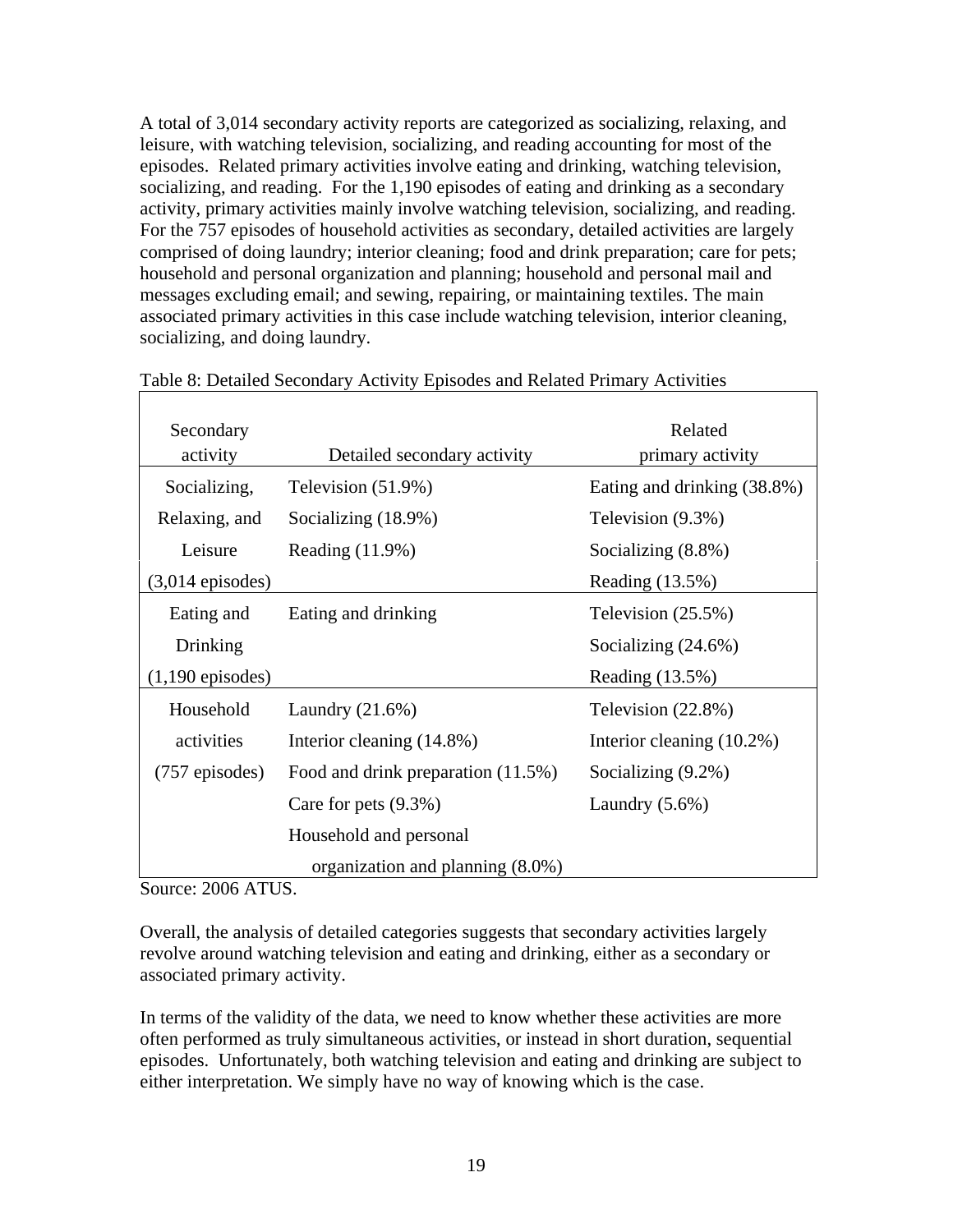#### **Conclusion**

 $\overline{a}$ 

The quotation from Alexander Szalai provided earlier in this report suggested that the ATUS should have taken a more traditional approach and explicitly requested secondary activity data from respondents. This analysis has examined the secondary activity reports collected in the 2006 ATUS. In some ways, the volunteered secondary activity data seem to mimic traditionally-requested secondary activity reports. Most secondary activities occur in the home and women are more likely to report secondary activities, which together reflect the messiness of home life and the prominent role that women continue to play in the home. Consistent with expectation, more-highly-educated respondents are also more likely to report secondary activities. When secondary activities are reported, the most common activities are socializing, relaxing, and leisure; eating and drinking; and household activities. But, contrary to expectations, respondents who work longer hours were less likely to report secondary activities, while respondents who are over the age of 70 were more likely.

One reason for collecting data on secondary activities is to obtain a better measure of household production for national income and product accounts. However, very little household production beyond childcare was identified in this analysis. Further, the little time that was identified – around 5 minutes – was mainly done in conjunction with household activities as a primary activity, or with socializing, relaxing, and leisure, suggesting that the 5 minutes would need to be discounted substantially before incorporating that time into satellite accounts.

The results presented here make it clear that ATUS respondents report secondary activities far less frequently and secondary activities account for far less time compared with traditionally-collected secondary activity reports. Thus, the secondary activity data that are currently collected in the ATUS are of limited value. Given the low quality of these data, it is hard to make the case for incurring the expense of coding the data for other years and incorporating them into analyses. If the data used for this study were made available from the BLS, at a minimum, researchers would be wise to treat the data with caution.

Would it make sense to start systematically collecting secondary activities in the ATUS? Collecting these data would provide richer information about how Americans spend their time. It would also provide a more complete picture about the amount of time spent in household activities, which would be useful for constructing satellite national income and product accounts to measure the value of household production. The amount of time involved is likely to be relatively small – Harvey's results suggest perhaps 15 minutes per day. In the grand scheme of economic production, 15 minutes of unpaid work per day, applied to an entire adult population over an entire year, is arguably nontrivial. However, in a comparison of the data used here with results from an earlier nationallyrepresentative time-use survey, Drago and Stewart (2010) conclude that the relevant undervaluation of housework due to the ATUS not explicitly requesting secondary activity data involves the economic value of only around one minute per day.<sup>16</sup>

 $16$  The much smaller figure arises from three factors: 1) much housework as a primary activity is performed in conjunction with leisure, so should be discounted, 2) around half of housework as a secondary activity is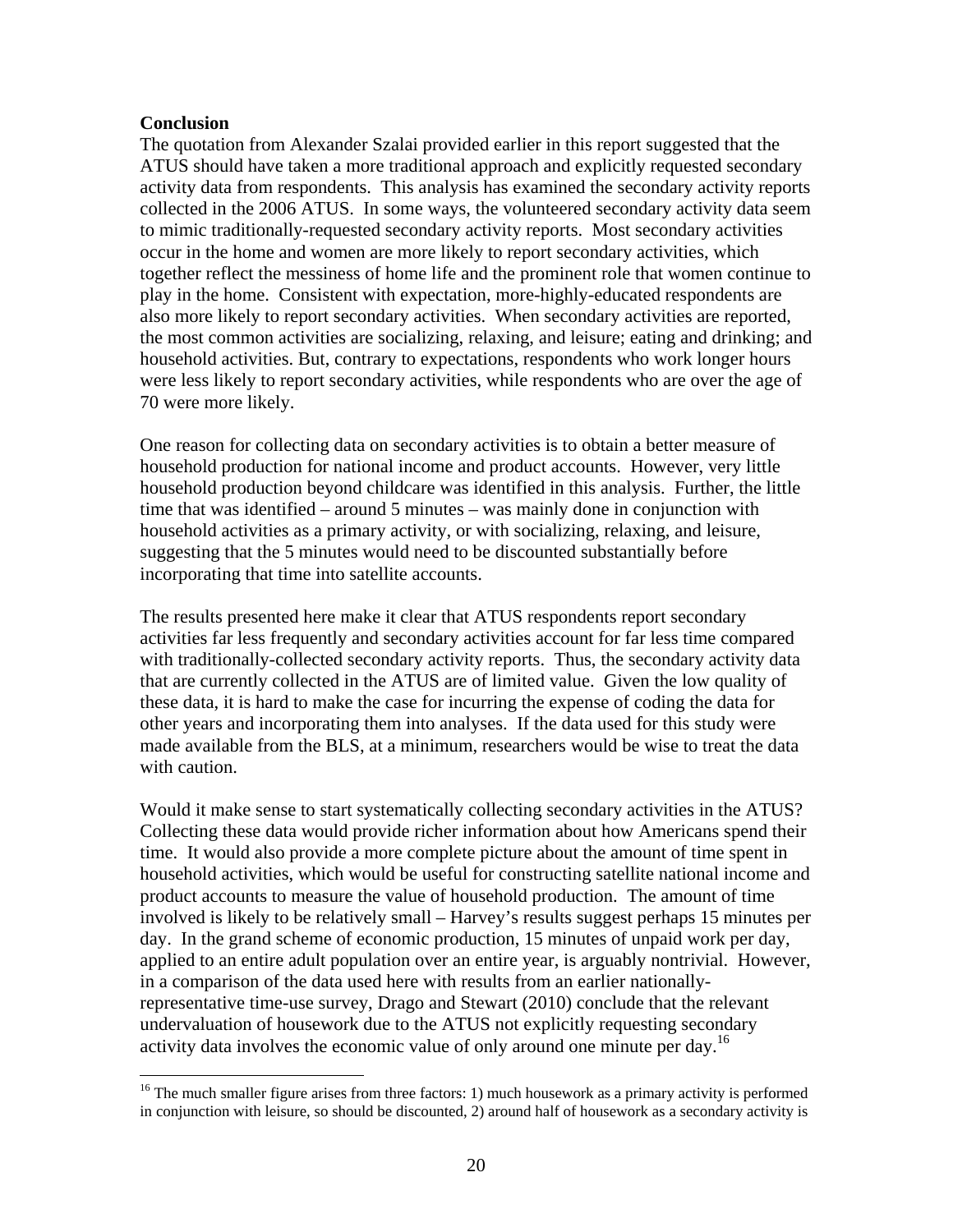The major danger of changing the ATUS to systematically collect secondary activities is that it may change the way that primary activities are reported. Two analyses suggest this danger is potentially significant. Kitterod (2001) analyzed two days of Norwegian timeuse diaries wherein secondary activity reports were explicitly requested of respondents only on the second day. She found differences in the pattern of primary activity reports across the two days, and suggests the data are not strictly comparable. Further, a comparison of the ATUS data analyzed here, and of 1998-1999 U.S. time-use data including traditional secondary activity reports, suggest not only that primary activity reports are altered by the inclusion of explicit secondary activity options, but also that the quality of primary activity reports may be compromised in the process (Drago and Stewart 2008). The main issue is that if respondents are asked to report secondary activities, they may report short-duration primary activities as secondary. For example, someone who spends 20 minutes cooking, 5 minutes talking on the phone, and then another 20 minutes cooking may report a single 45-minute episode of cooking with the secondary activity of talking on the phone. However, evidence in the Drago and Stewart study suggests that the ATUS practice of encouraging respondents to break apart these activities mitigates this problem. In the Kitterod (2001) study, respondents were given leave-behind diaries, so there was no interviewer to prompt respondents to break these activities apart. If such a change is seriously contemplated, it would be wise to begin with a pilot, wherein some respondents are and others are not requested to provide secondary activity reports. If that pilot demonstrated that the quality of primary activity reports would not be substantially impaired, it might then be reasonable to expand secondary activity data collection to include all future ATUS respondents.

performed in connection with housework as a primary activity, and it would not make sense to double the value of housework when it is performed as both a primary and secondary activity, and 3) much of the remaining housework as a secondary activity is related to leisure as a primary activity, so it should also be discounted.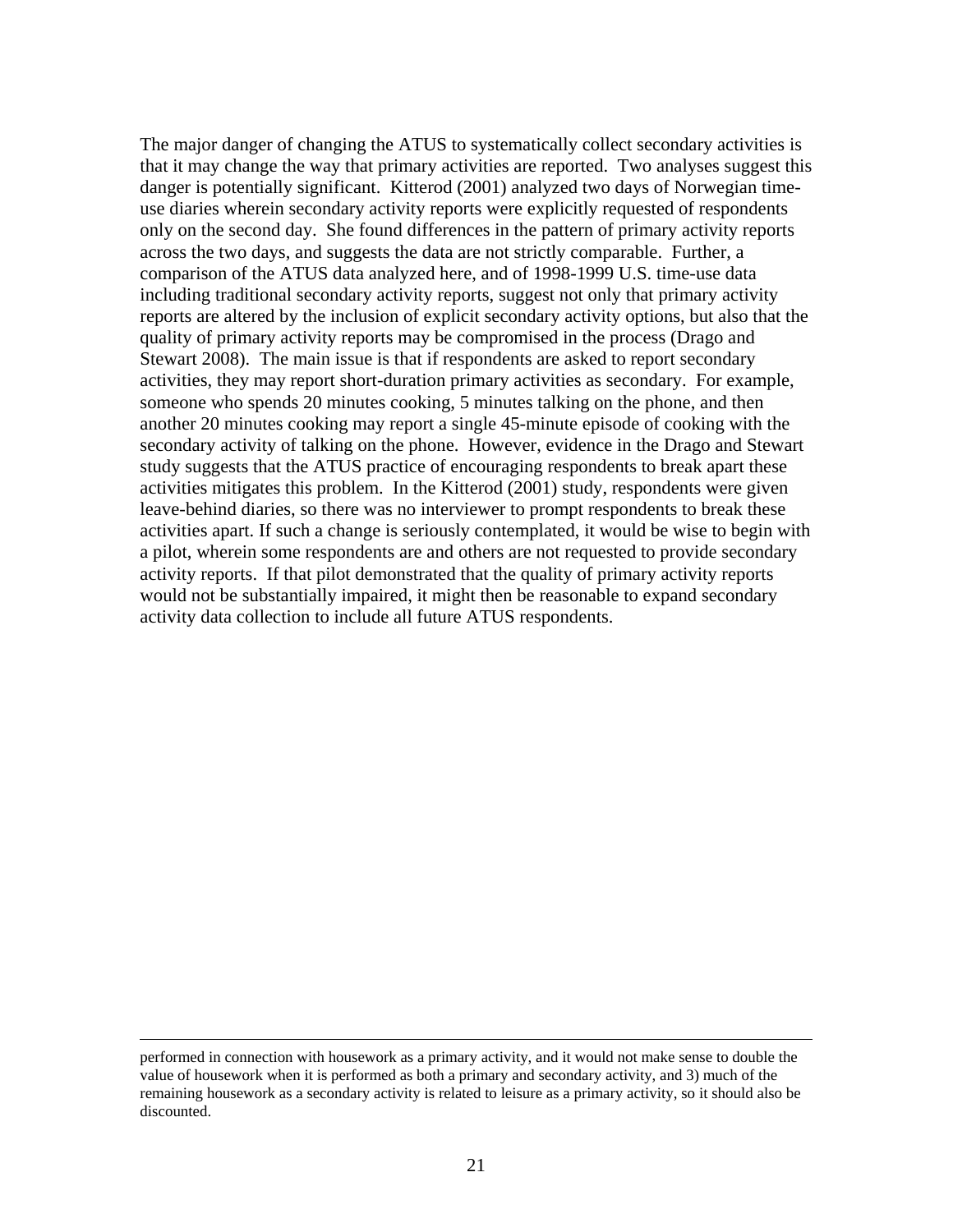#### **REFERENCES**

- Allard, M.D., S. Bianchi, J. Stewart and V.R. Wight. 2007. "Comparing Childcare Measures in the ATUS and Earlier Time-Diary Studies." *Monthly Labor Review* 130:27-36.
- Bianchi, S.M., J.P. Robinson and M.A. Milkie. 2006. *Changing Rhythms of American Family Life*. New York, NY: Russell Sage.
- Budig, Michelle and Nancy Folbre. 2004. "Child Care vs. Child-Minding: Measuring Activities, Responsibilities, and Time," in *Family Time: The Social Organization of Care*, Nancy Folbre and Michael Bittman, eds. New York: Routledge.
- Drago, Robert. 2007. *Striking a Balance: Work, Family, Life*. Boston: Dollars and Sense. and Jay Stewart. 2010. "Time-use Surveys: Issues in Data collection on Multitasking." *Monthly Labor Review* 133:17-31.
- Fields, Jason, and Lynne M. Casper. 2000. "America's Families and Living Arrangement: Population Characteristics," *Current Population Reports*, P20-537. Washington, DC: U.S. Bureau of the Census.
- Folbre, Nancy. 2001. *The Invisible Heart: Economics and Family Values*. New York: Free Press.
- Folbre, Nancy and Jayoung Yoon. 2008. "The Value of Unpaid Child Care in the U.S. in 2003," in *How Do We Spend Our Time? Evidence from the American Time Use Survey*, ed. Jean Kimmel. Kalamazoo, MI: W.E. Upjohn Institute, 33-58.
- Harvey, Andrew S. 2006. "Nonmarket Production and Historical Time-Use Data: Potential and Issues," Time Use Resarch Program, Saint Mary's University, Halifax, Nova Scotia, Canada, May 15.
- Kitterod, Ragni Hege. 2001. "Does the Recording of Parallel Activities in Time Use Diaries Affecct the Way People Report Their Main Activities?" *Social Indicators Research* 56: 145-178.
- Landefeld, Steven J., Barbara M. Fraumeni, and Cindy M. Vojtech. 2009. "Accounting for Nonmarket Production: A Prototype Satellite Account Using the American Time Use Survey." *Review of Income and Wealth* 55: 205-225.
- Reid, Margaret. 1934. *Economics of Household Production*. New York: John Wiley & Sons.
- Szalai, Alexander. 1972. *The Use of Time*. The Hague: Mouton.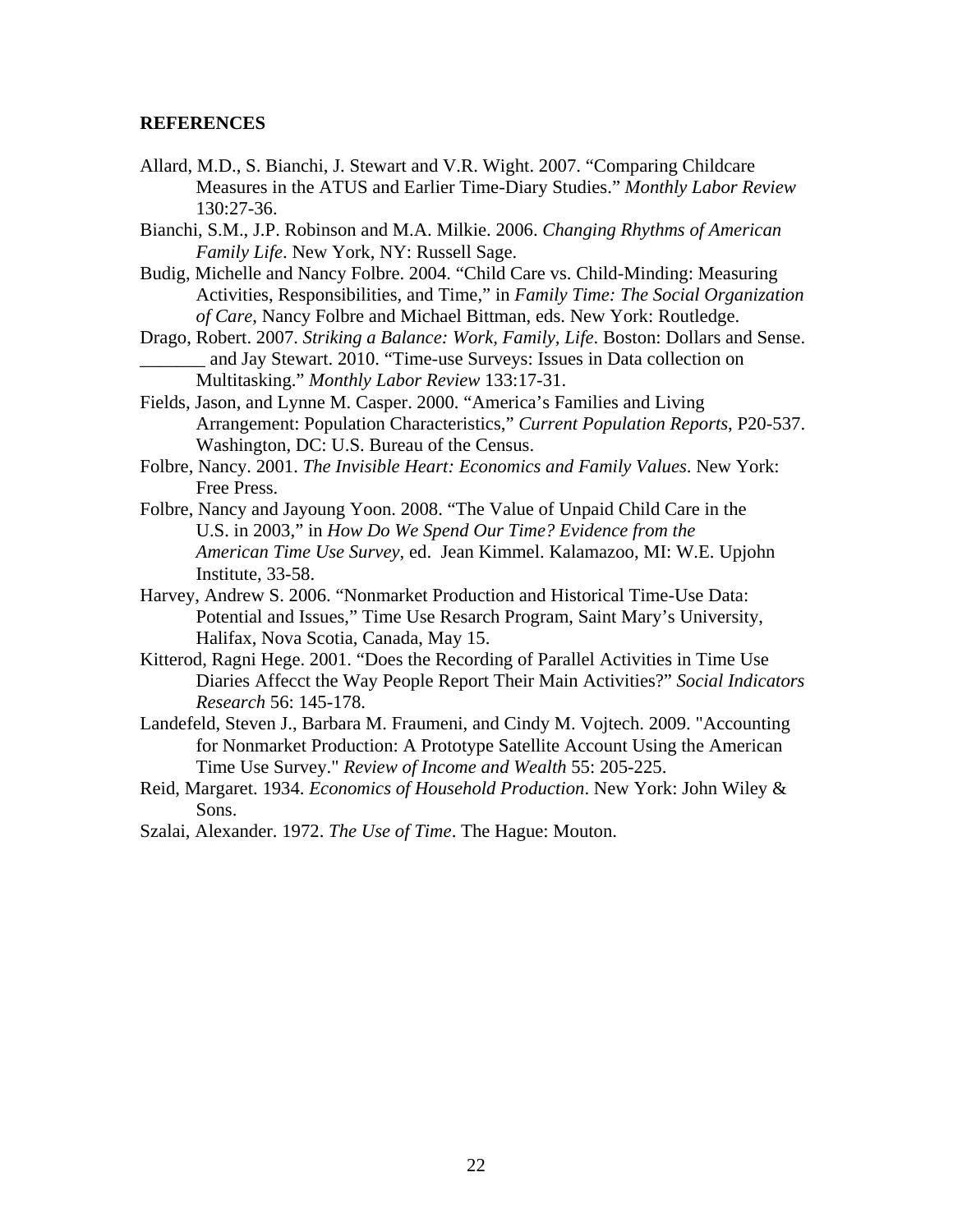# **APPENDIX**

| <b>Variable</b> | <b>Coefficient</b> | <b>Std Error</b> | p-value  |
|-----------------|--------------------|------------------|----------|
| Sunday          | $-0.0442$          | 0.0714           | 0.5360   |
| Monday          | $-0.0536$          | 0.0893           | 0.5480   |
| Tuesday         | $-0.1957$          | 0.0872           | 0.0250   |
| Thursday        | 0.1021             | 0.0845           | 0.2270   |
| Friday          | 0.1994             | 0.0870           | 0.0220   |
| Saturday        | $-0.0133$          | 0.0713           | 0.8520   |
| Constant        | $-0.8295$          | 0.0593           | < 0.0001 |

**Table A1: Negative Binomial Regression - Number of Secondary Activities** 

|  |  |  | Table A2: Logistic Regression – Any Secondary Activities |  |  |
|--|--|--|----------------------------------------------------------|--|--|
|  |  |  |                                                          |  |  |

| <b>Variable</b>      | <b>Odds Ratio</b> | <b>Std Error</b> | p-value  |
|----------------------|-------------------|------------------|----------|
| Woman                | 1.1763            | 0.0643           | 0.0030   |
| Any children         | 1.0339            | 0.0740           | 0.6420   |
| Child under 6 years  | 0.9300            | 0.0679           | 0.3200   |
| Married              | 0.9472            | 0.0567           | 0.3640   |
| Age                  | 1.0273            | 0.0088           | 0.0020   |
| Age_squared          | 0.9998            | 0.0001           | 0.0350   |
| Employed             | 1.0767            | 0.1044           | 0.4460   |
| African-American     | 0.8756            | 0.0626           | 0.0630   |
| Hispanic             | 0.4972            | 0.0451           | < 0.0001 |
| Bachelor's degree or |                   |                  |          |
| higher               | 1.2780            | 0.0785           | < 0.0001 |
| Weekly work hours    | 0.9921            | 0.0021           | < 0.0001 |